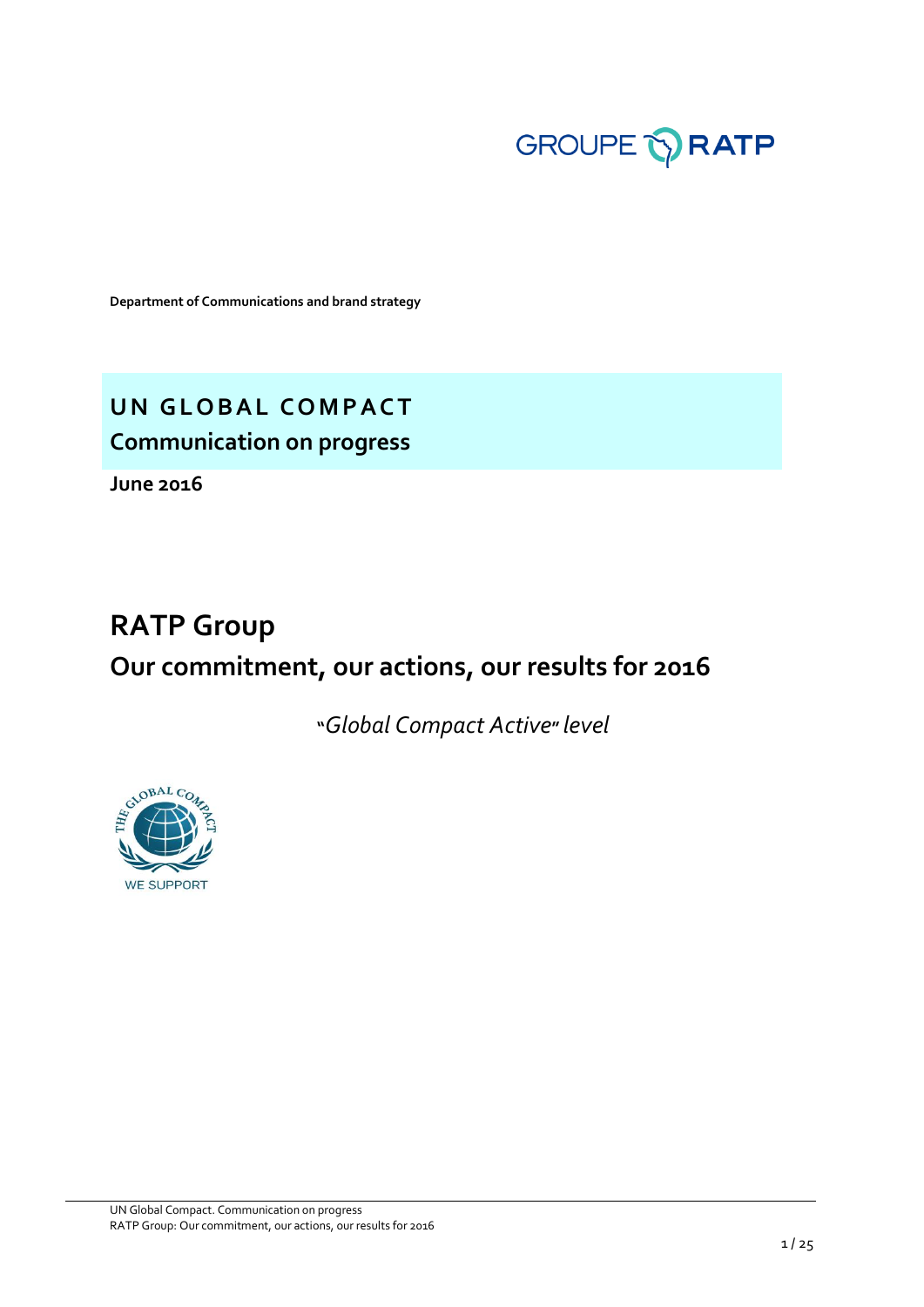# <span id="page-1-0"></span>**CONTENTS**

| Letter of commitment from the Chairperson and Chief Executive Officer 3 |  |
|-------------------------------------------------------------------------|--|
|                                                                         |  |
|                                                                         |  |
|                                                                         |  |
|                                                                         |  |
|                                                                         |  |
|                                                                         |  |
|                                                                         |  |
|                                                                         |  |
|                                                                         |  |
|                                                                         |  |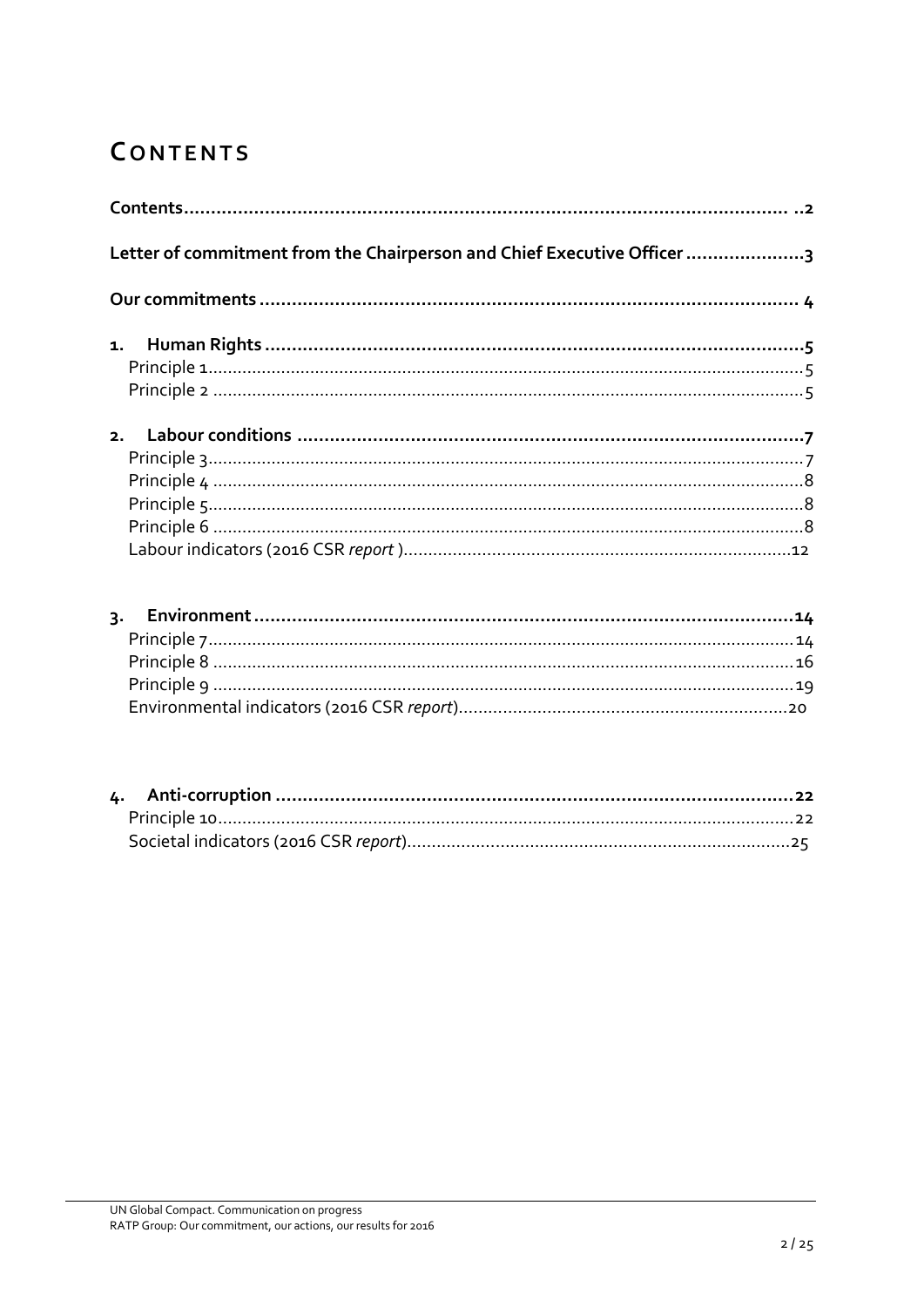# <span id="page-2-0"></span>**LETTER OF COMMITMENT FROM THE CHAIRPERSON A N D CH I E F EX E C U T I V E OF F I C E R**

In 2003, the RATP group became one of the first major transport companies to subscribe to the ten universal principles of the United Nations Global Compact on human rights, labour conditions, environment and anti-corruption and make them an integral part of its strategy.

This commitment is in line with our desire to improve our social responsibility year on year. We have created a General Delegation of Ethics and an Ethics Committee that have strengthened our current system for ensuring compliance and monitoring the principles of non-discrimination and neutrality within the company.

Our ambition is to prove ourselves to be an integrated Group and a global leader in sustainable and connected urban mobility. With this in mind, we have defined three major priorities.

The first is excellence in passenger services; we are committed to the constant review of our level of excellence so we always satisfy the highest global standards.

The second is innovation; we must continue to support technical innovation, capable of producing world firsts and we must also develop faster and more intelligent innovations to remain at the forefront of the sector and become a leader in connected mobility.

The third is the sustainable city; we have long been recognised as an urban operator, playing a special social role, with strong regional roots, particularly in the Île-de-France region. Our activity as a transport operator gives us legitimacy in the creation of the sustainable city of the future, in coordination with other contributors to urban policies. Our commitment in terms of sustainable development must satisfy this objective.

The *Communication on Progress* report that we are publishing is evidence of the continual progress achieved in 2016. It demonstrates the model of the sustainable and smart city that we aim to embody everywhere we operate.

Otephen

Alain Le Duc Chief Financial Officer RATP Group Executive Board Member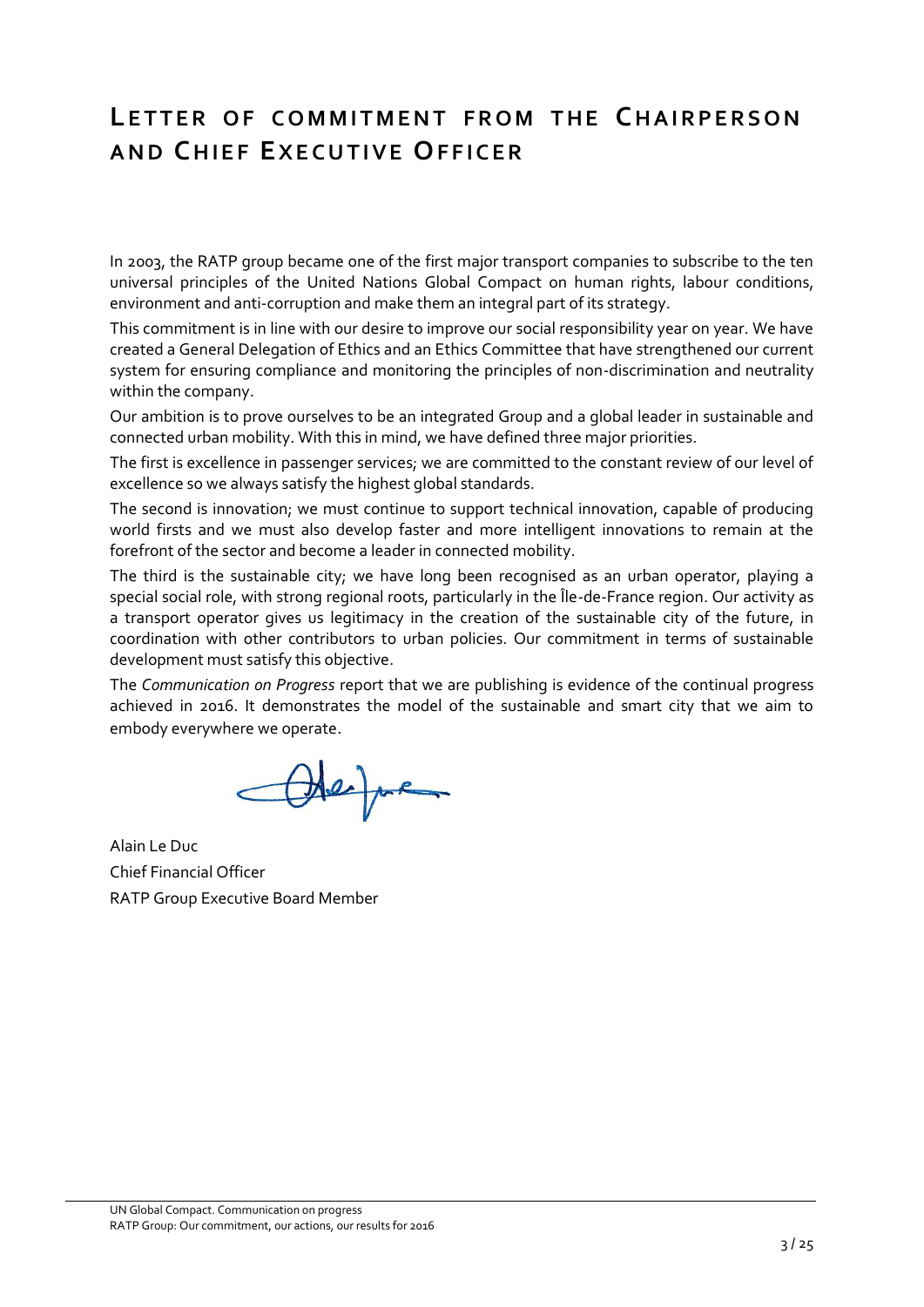## <span id="page-3-0"></span>**OUR COMMITMENTS**

The RATP group is one of the world's major public transport providers. Its ambition is to embody the notions of sustainable mobility and smart cities to the benefit of passengers in France and abroad. That drive is central to the strategic guidelines presented by the Chairperson and Chief Executive Officer in autumn 2015 in the 2025 Challenges plan.

Three strong commitments structure the Group's CSR policy:

- be a major contributor to sustainable mobility and sustainable cities: by offering a connected mobility offer, accessible to all, by developing a real estate policy combining the upgrading of industrial resources and integration in mixed urban programmes and by contributing to more virtuous development model in terms of public health;
- reduce our environmental footprint: by reducing its emissions, limiting consumption, once again improving the energy performance of its transport system and stations, developing its eco-design policies and adopting a circular business model;
- confirm our social and societal responsibility: by contributing to economic vitality and solidarity at regional level, promoting employment, particularly within industrial businesses in the city centre, and by supporting local introductory, educational and cultural projects via the Group Foundation.

\*\*

The actions presented appear in the CSR *Report*, incorporated into the management report of the Group's financial and CSR report for the 2016 financial year.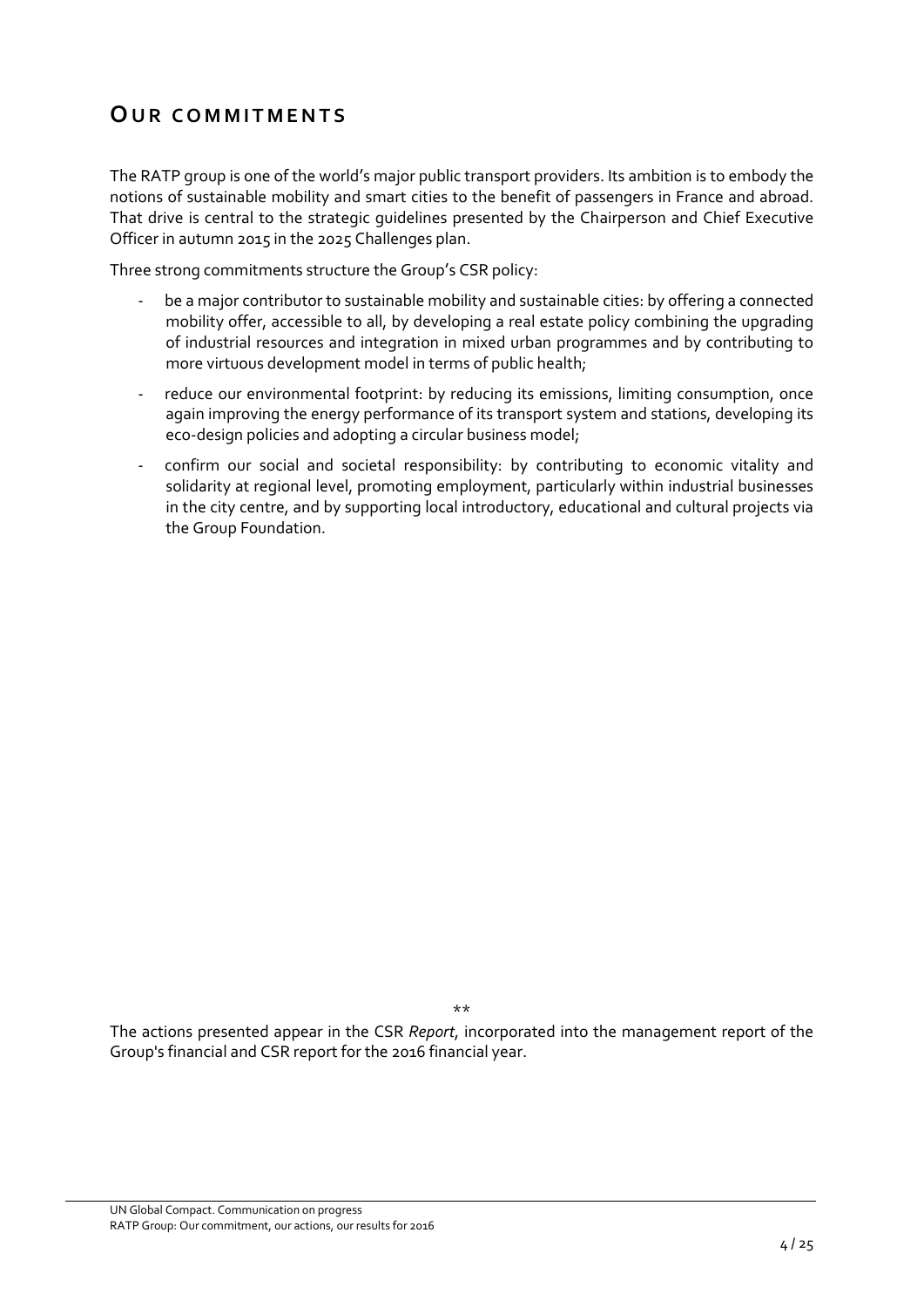## <span id="page-4-0"></span>**1. Human Rights**

## <span id="page-4-1"></span>**Principle 1**

**Businesses should support and respect the protection of internationally proclaimed human rights in their sphere of influence**

## <span id="page-4-2"></span>**Principle 2 Businesses should make sure that they are not complicit in human rights violations**

## **ORGANISATION**

The RATP group comprises a parent company and around one hundred subsidiaries. The parent company is a legal entity operating under public law, overseen by the State (with the status of a State-owned Industrial and commercial public utility (EPIC)).

#### **Governance**

#### The Board of Directors

The board of directors is governed by the so-called three-thirds rule: a third of its representatives must be from the French State, a third must be employee representatives and the remaining third must be"qualified people**"**. The Chairperson and Chief Executive Officer is appointed for five years by a decree from the President of the Republic, who also provides a mission statement.

Three standing committees prepare the discussions for the Board of Directors:

- the committee for technical and technological upgrading and transport;
- the economic and strategic committee;
- the committee for innovation and customer service, open to all administrators, which reviews issues relating to services, quality procedures, service innovation projects and monitoring of the Stif/RATP contract.

The role of the audit committee, comprising six administrators, is to advise the Board on the company accounts and consolidated financial statements, the reliability of the information systems, the internal audit program and the quality of internal audit methods, and risk management policies.

Two Board of Directors' working groups, open to all administrators, look into questions relating to the Group**'**s financial sustainability and competitiveness.

#### Monitoring and inspection bodies

Several structures have been set up to ensure **"**good governance**"**:

- a dedicated *risk management* team, which reports to senior management, to support departments and subsidiaries with the preparation of their risk maps and implementing risk reduction plans;
- a general delegation of general-audit inspection, which reports to the Chairperson and Chief Executive Officer, responsible for enquiries into unacceptable behaviour;
- a general delegation of ethics, created in December 2015, which reports directly to the Chairperson and Chief Executive Officer, and now plays the role of compliance officer. It is also tasked with gathering testimonies at all levels of the company and ensuring that all acts contrary to the principles of non-discrimination, secularity and neutrality are automatically reported and punished if necessary. It provides practical assistance to local managers faced with these types of situations to ensure the effective application of the secularity clause, included in the employment contracts of every employee and the rules of procedure.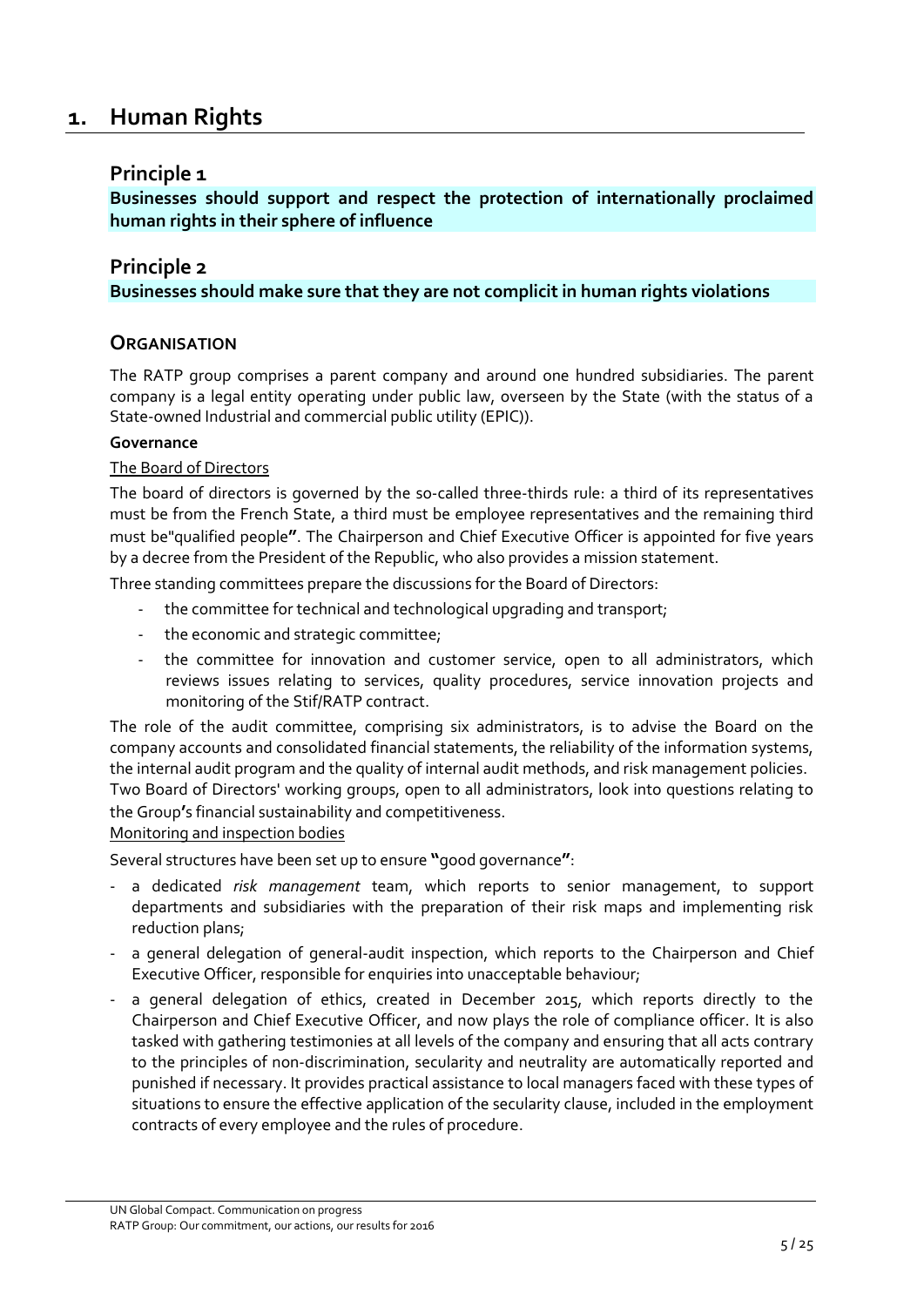## CSR policy

Two new bodies have been created to coordinate and manage CSR policy within the Group:

- the Cersec (Ethics, CSR and Compliance Committee) created on 1st January 2017. This Committee aims to establish a culture based on ethics and conformity within the Group and assess programmes on conformity, the prevention of the risk of corruption, as well as CSR action plans deployed by Group departments and subsidiaries. The committee meets four times each year and meetings are chaired by the Chairperson and Chief Executive Officer. An annual activity report is presented by the Committee to the Audit Committee of the Board of Directors and the CSR Club;
- the CSR Club, launched in November 2016. The target is to construct an action plan aiming to spread CSR culture throughout the Group *via* a network of referral agents.

Since 2000, RATP has created a specific accessibility assignment in order to establish a dialogue with external stakeholders, representative of the field. In 2013, it appointed an accessibility ambassador and an accessibility advisory committee meets twice a year. This meeting is attended by the Group**'**s Chairperson and Chief Executive Officer. Furthermore, a request for special attention scheme has been put in place in order to prevent, and allow for the resolution of interpersonal relationship issues (harassment, individual conflicts, etc.).

## **ACTIONS**

1

In 2003, the RATP group subscribed to the United Nations Global Compact and the ten universal principles set out in the fields of human rights.

#### **Ethics and risk management**

In 2011, the Group published an Ethics Code which establishes the six shared values in terms of business ethics, employer ethics and citizen ethics. This code follows on from existing company commitments and reiterates respect for the commitments of Group employees, suppliers and subcontractors and vigilance, to avoid passively contributing to any form of forced labour, involving either adults or children. This code is intended for all Group managers. It is available in French and English from the Group intranet. In 2013, an *e-learning* course, compulsory for the company's 7,000 managers, accompanied the approach and was adapted for RATP Dev subsidiaries. The social policies of the Group**'**s subsidiaries are based on the ILO principles regarding human rights and the fight against forced labour. For example London United Busways (LUB) ensures the compliance of all its suppliers through the *Ethical Trading Initiative Code* (*ETI Code*) and in Italy, from the request for proposals phase, companies must produce a certificate of conformity with ILO recommendations.

#### **Network accessibility for the disabled**

In accordance with the 2005 law on equal rights and opportunities, the participation and citizenship of the disabled, the company continues its proactive policy to make its Paris region networks<sup>1</sup> accessible: 100% of Paris tramway and bus lines, 65% of suburban bus services and metro lines 14 and 63 out of the 65 RER stations are now accessible.

Since 2009, a coordination protocol between the company and nine associations in the Île-de-France region representing people with a disability and people with reduced mobility (PRM) provided a framework for the working arrangements. The 28,000 employees in contact with customers are trained to meet the specific requirements of PRM. Awareness initiatives are conducted with the help of the accessibility assignment: educational supports targeting platform personnel, a series of animated films "Accessible Ensemble", recognised with a *Green Award* at the "International Festival of audiovisual productions for sustainable development and ecology" in Deauville in the "Demographic Transition and Ageing" category.

<sup>&</sup>lt;sup>1</sup> The Paris metro system is recognised as an exception by legislation.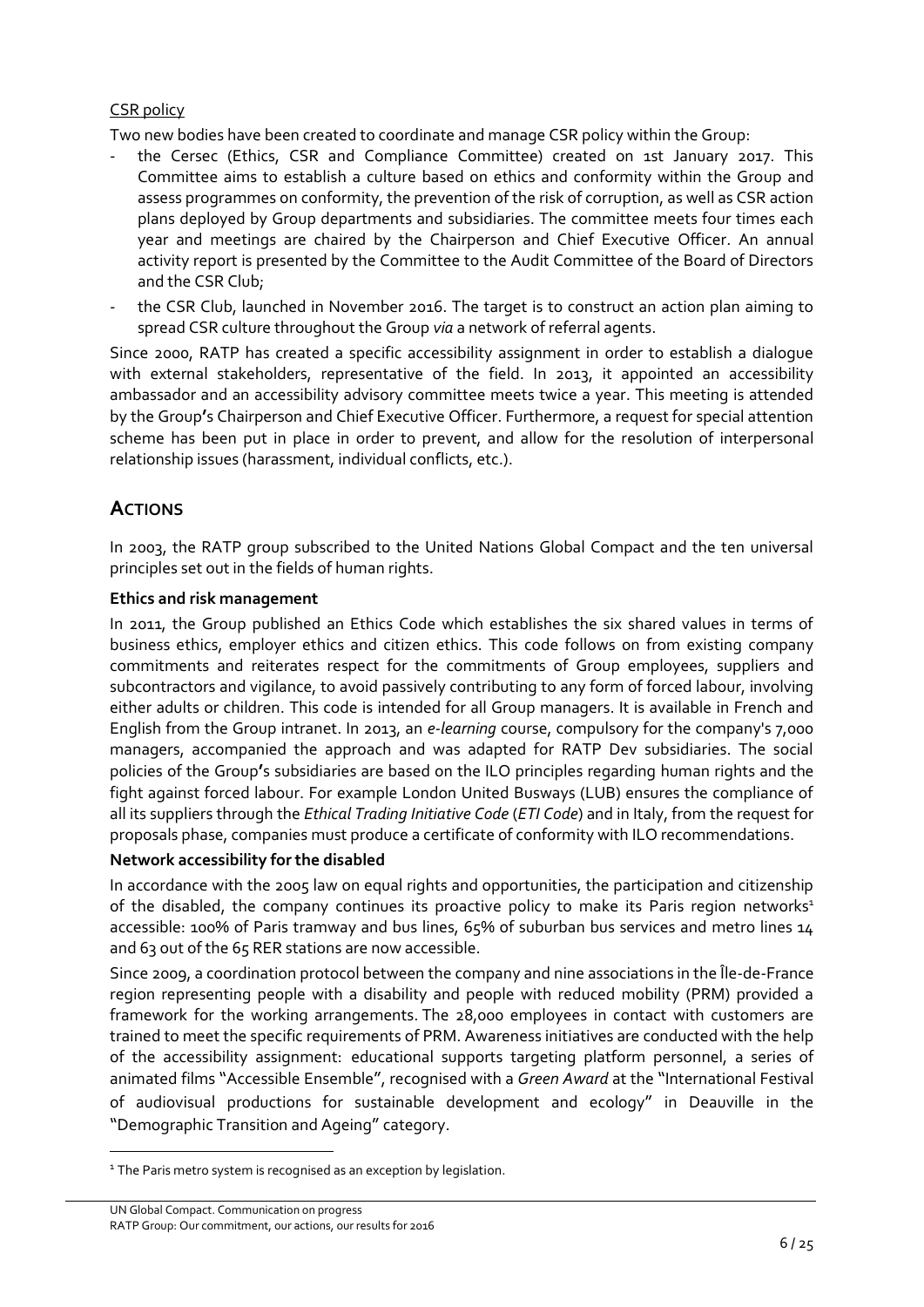In 2016, the company launched "Equisens", a specific urban planning project for metro and RER spaces, for people with sensory disabilities: tactile warning indicators and step nosing on over 3500 staircases, audio identification of metro and station entrances and adapted signage. The S3A (greetings, support and accessibility) label approach aimed at the mentally disabled has also continued on RER lines A and B.

RATP Dev subsidiaries also maintain regular contact with various associations working with vulnerable populations (APF, Jaccede.com in France). In the United Kingdom, Bournemouth Transport Ltd has developed awareness initiatives on mental disorders and signs of senility, in partnership with a specialist association and with Bournemouth University, to train internal referral agents.

## **Assistance for the poorest**

Since 1994, the company has pursued a policy of assisting those facing exclusion on its Paris networks *via* the Social Shelter, which offers support in finding appropriate accommodation facilities. In 2016, RATP renewed the agreement with Emmaüs Solidarité related to the daytime host structure located at Charenton-le-Pont. Since it opened in 2014, the structure has hosted around 1,000 people facing serious social exclusion.

## **Combating violence against women**

RATP is continuing its commitment to combating violence against women, in response to the  $5<sup>th</sup>$ governmental plan for 2017-2019 dedicated to the mobilisation and the combating of all violence against women. In 2015, jointly with SNCF, the company launched an action plan to reinforce its warning systems through a dedicated hotline. It also promoted the *Handsaway* application, the first free mobile application against sexual assault available *via* the RATP Apps platform and its Facebook page. In 2016, it joined a working group with the inter-ministerial mission for the protection of women from violence and the fight against human trafficking (Miprof) working on the preparation of a training module on violence against women. It is committed to training all personnel in contact with the public (personnel at stations, network security officers), from their initial training by adapting the module to the specific features of RATP and its environment.

## <span id="page-6-0"></span>**2. Labour conditions**

## <span id="page-6-1"></span>**Principle 3**

## **Businesses should uphold the freedom of association and the effective recognition of the right to collective bargaining**

## **ORGANISATION**

Social dialogue is a key factor in the Group's identity. This dialogue is structured around a social agenda that provides an annual timetable for negotiation and consultation issues in France and abroad. It is based on the agreement on union rights and the quality of social dialogue, signed in 2011 by all trade unions representing personnel. This agreement aims to promote constructive dialogue favouring collective bargaining and the search for solutions at a very early stage to prevent conflicts. The social warning system, established in 1996, fully plays its role in preventing social conflicts: in 2016, only 5% of the warnings activated within the company in the Île-de-France region led to a strike notice and the number of warnings is falling overall. Each year, social partners give their opinion on the quality of social relations in the social dialogue commission's report.

In 2012, the Group launched an RATP France group committee with a scope of around sixty subsidiaries. In 2016, management and several trade unions signed an agreement on the creation of an RATP European works council. Abroad, subsidiaries in the United Kingdom maintain a highly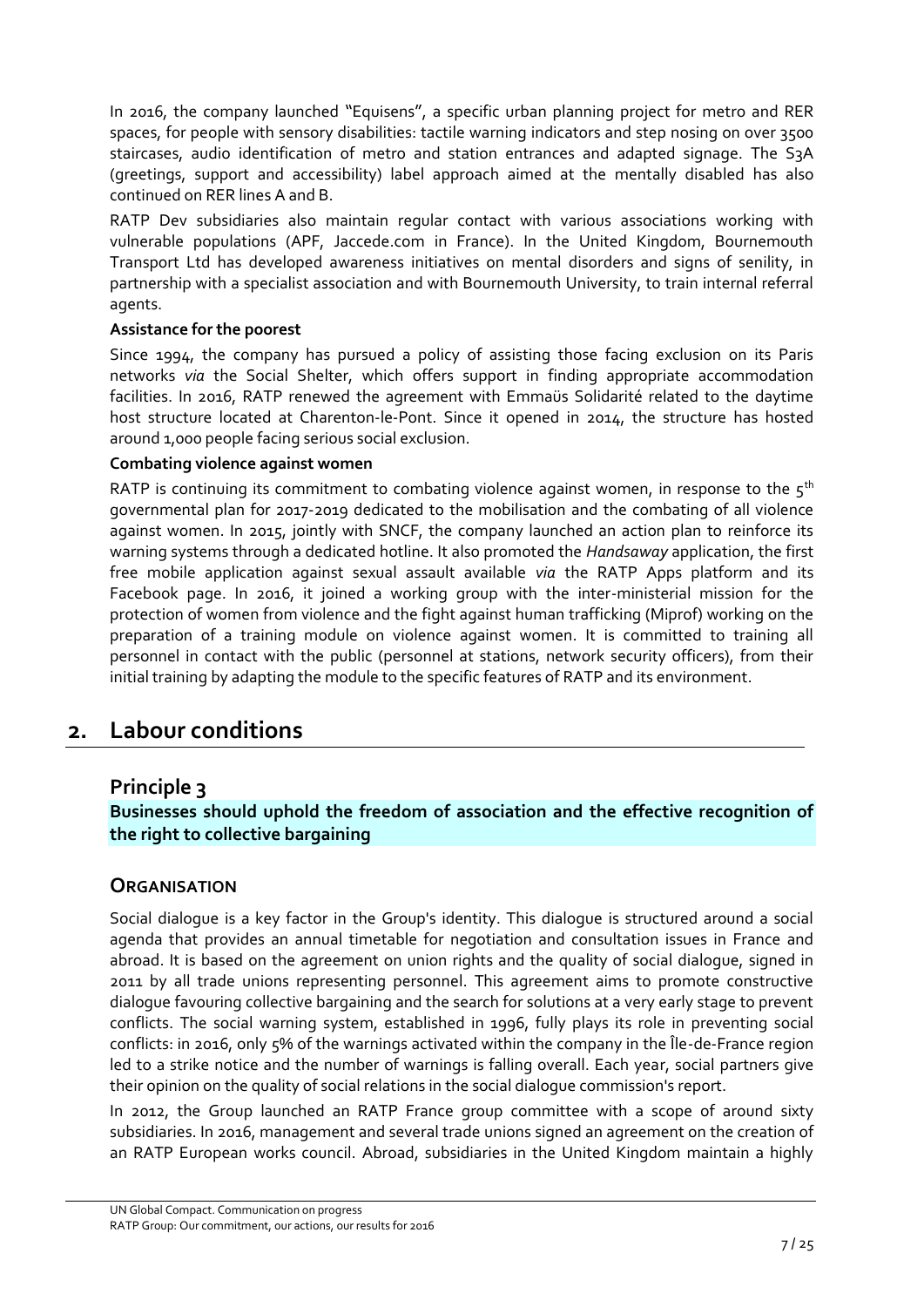structured level of social dialogue and conflict prevention is a key feature of this dialogue. In Algeria, the subsidiary, Setram, adopted the social warning system when launching a procedure to prevent collective conflict and the use of the right to strike. In Morocco, at the end of the year, the subsidiary, Casa Tram, was awarded the CSR Label by the general confederation of Moroccan enterprises for the quality of its social dialogue.

## <span id="page-7-0"></span>**Principle 4**

**Businesses should eliminate all forms of forced and compulsory labour**

## <span id="page-7-1"></span>**Principle 5**

## **Businesses should effectively abolish child labour**

## **ORGANISATION**

The Code of Ethics reiterates the major principles, such as meeting the commitments of Group employees and vigilance, to avoid passively contributing to any form of forced labour, involving either adults or children, including by suppliers. To this end, several texts govern the company's supplier relations: a code of conduct (General Instruction or IG 499 b), the Charter of CSR commitment for contracts in the New Grand Paris and the Charter for responsible purchases, applicable to Telcité and its suppliers, adopted in 2015. In the United Kingdom and the United States, all suppliers to RATP Dev subsidiaries must comply with the *ETI Code*, whose main objective is to ensure that workers obtain decent labour conditions. In South Africa, the abolition of child labour is written into the Constitution and the 1997 *Employment Act*. Companies incorporate this standard into their codes of conduct on the subject of purchasing and supply procedures.

Since late 2016, internal safety service operators have been subject to a code of conduct defined in a decree. Displayed on the premises and available to employees on the company intranet, this code includes all of their rights and duties in the context of their assignments in accordance with the Savary act of 22nd March 2016 (Decree no. 2016-1495 of 4th November 2016 on the creation of a code of conduct for SNCF and RATP internal safety service operators).

## **ACTIONS**

In addition to IG 499 b, the due application of the principles of the ILO is also checked as part of the audit programme targeting company suppliers. Social audits are carried out for clothing contracts. Contracts are awarded based on the results of these audits, which are entrusted to an independent agency, and suppliers may be requested to take corrective action. **Since 2000, over 45 sites have been audited in the Île-de-France region, which amounts to four to five audits per year: in 2016, two audits were carried out and no production site was rejected**.

## <span id="page-7-2"></span>**Principle 6**

## **Businesses should eliminate discrimination regarding employment and occupations ORGANISATION**

Eliminating labour discrimination is central to the Group's human resources policy. It goes beyond simply complying with legal obligations in the countries where it operates by supporting the development of its subsidiaries though a social policy based on shared values: the ethics code, a Group university and a practical guide to mobility within the Group. The Code of Ethics reiterates that diversity, equal opportunities, an open approach and solidarity are fundamental principles behind actions: all employees must renounce all discrimination based on gender, sexual preferences,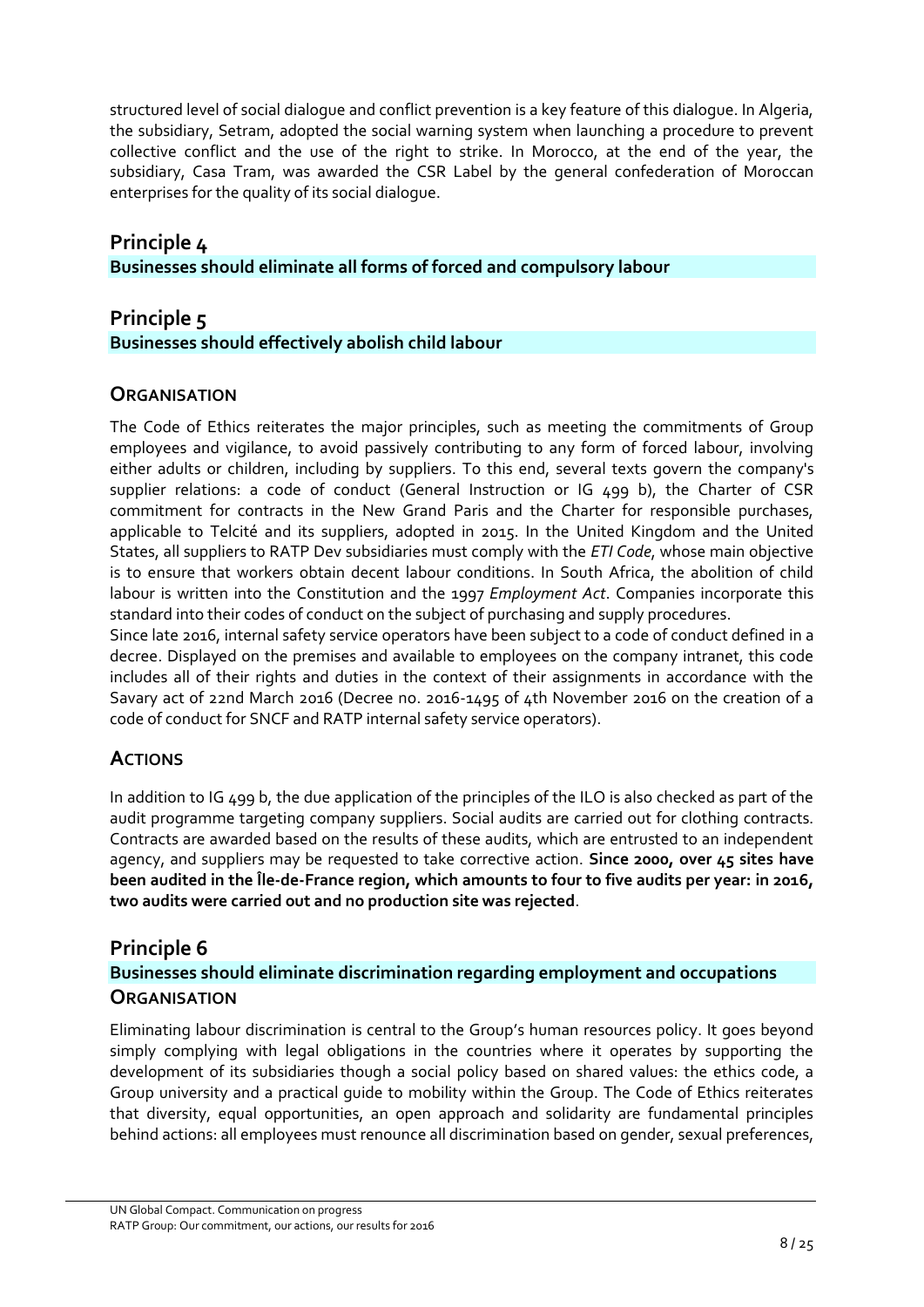disability, health, age, family situation, ethnic, national or social origins, political, philosophical or religious views, trade union activity, physical appearance or family name.

The Group also promotes diversity and respect through partnerships or sponsorship operations aiming to encourage relations and mutual assistance and develop the talents of people in difficulty **"**in order to make everyone's success possible**"** (words of the Group Foundation). In 2016, the **company therefore concluded over a hundred partnerships in the Île-de-France region with key operators in the city and leading cultural institutions.**

## **ACTIONS**

### **Fighting discrimination**

RATP was one of the first public companies to be committed to the fight against discrimination and to have signed a series of collective agreements with trade union organisations in the following fields: disability (since 1994), social integration (since 1996), gender equality (since 2003) and age management (since 2009).

These agreements follow on from other commitments such as membership in the United Nations Global Compact, opening up the recruitment process to all nationalities outside the European Union (December 2002) and signing the charter on diversity (2004). The decision to open the recruitment process outside the EU caused a breach in French regulations, which until now subjected all jobs with government agencies to nationality requirements. **Since 2010, this recruitment has grown by approximately 20% in the Group.**

At the same time, the company applies a proactive policy for employment in sensitive urban zones (ZUS) in the Île-de-France region and in 2013, it was one of the first large French companies to provide managers with a practical guide "Secularity and neutrality in a company environment" based on practical sheets.

The principle of neutrality was incorporated into the rules of procedure of each establishment. The guide was adapted in 2014 for French Group subsidiaries in order to reiterate the legal principles and rules applicable in subsidiaries, depending on whether they offer a public service or not. In Englishspeaking countries, statistics on diversity are provided to the organising authorities in accordance with legislation. In South Africa, under the 1998 *Employment equity act 55*, BOC has a dedicated committee and implements a specific plan including a *report* on diversity.

#### **Gender equality**

The fourth agreement in 2015 on professional and wage-based gender equality includes the terms of the 2012 agreement on four key commitments: to improve the percentage of female employees in the company, to pay employees on maternity, paternity or adoption leave, to ensure a work/life balance and to increase the number of female members on management boards. **In 2016, the percentage of female employees in the company in the Île-de-France region rose very slightly: 20.3% compared with 20.1% in 2015.**

An "RATP au féminin" (RATP women's) network, created at the initiative of the Chairwoman and Chief Executive Officer, completes the commitments included in the Group's strategic guidelines.

Several of the Group's subsidiaries have signed agreements on wage-based gender equality. Some have over 30% women in their workforce. In London, *Business and Technology Education Council (BTEC)* and *City and Guilds* qualifications, which incorporate the principles of diversity and equality, were obtained by LUB with a view to driver training. In Morocco, the CSR policy of Casa Tram provides for new initiatives to increase the percentage of women in the company.

#### **Employment and disability**

A seventh agreement on the disabled was unanimously signed for the 2016-2019 period. It sets a recruitment target of at least 125 disabled employees over a four-year period. **In 2016, the company in the Île-de-France region recruited 70 disabled employees. The parent company is**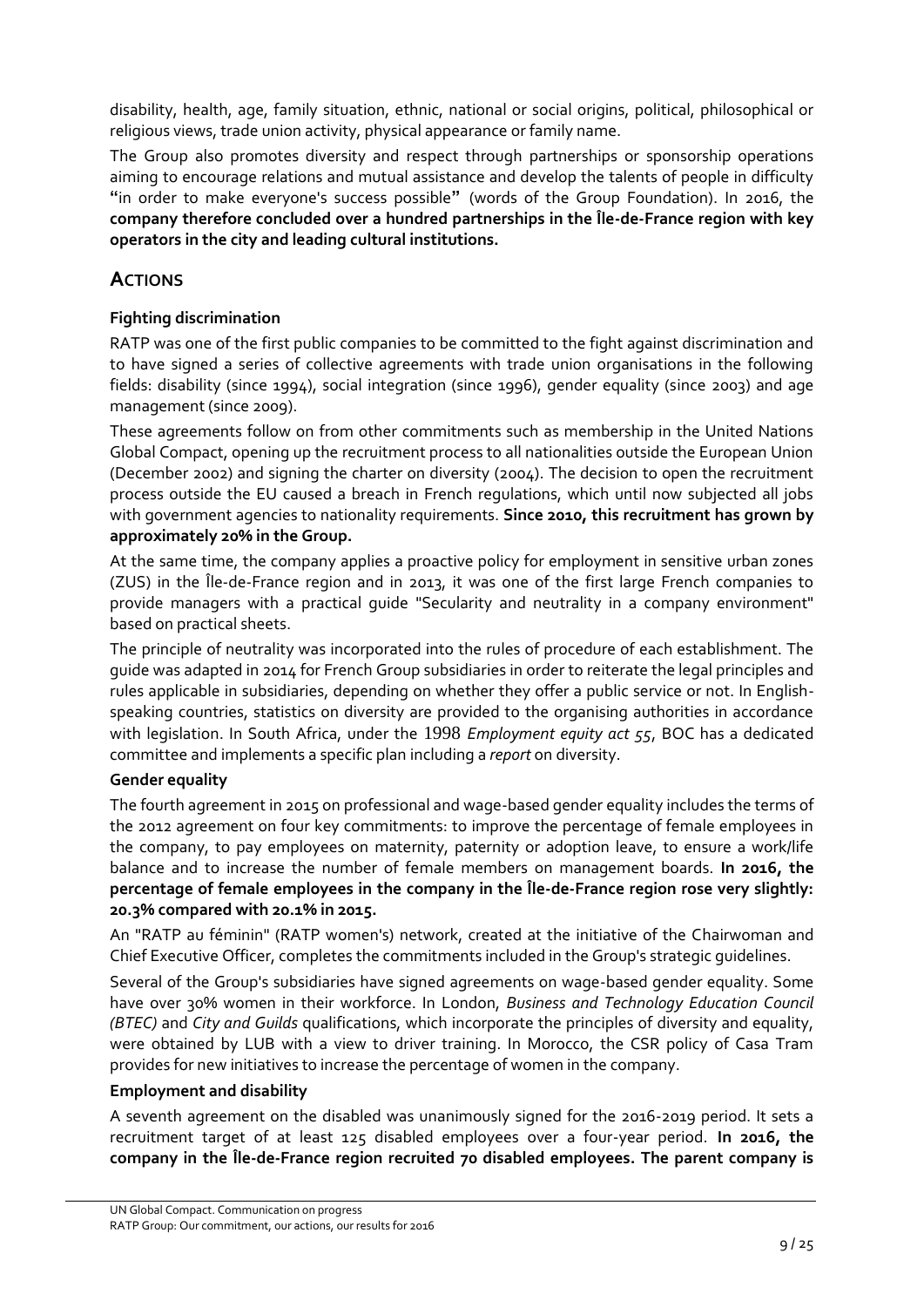## involved in 292 initiatives to keep the disabled in a job. It employs a total of 1,578 disabled **employees out of a workforce of 45,000 employees for the Île-de-France region.**

In France, approximately 20% of the subsidiary STI Centre's workers are disabled. It works with Sameth (support service for keeping the disabled in jobs) to support disabled employees as far as possible. Internationally, the Group has supported the Seoul subsidiary with its project to train and employ thirty people with mental disabilities, along with the Dasarang association.

#### **Social and professional integration in the company**

Sandwich courses serve as a powerful marker of employment policy. Across the priority areas of the urban policy of the Île-de-France region, for many years RATP has practised a proactive policy for the integration and employment of people without qualifications in association with institutional partners (regional council, departmental councils, etc.) and within the regulated framework of government schemes: future jobs, employment support contracts, professionalisation contracts, etc.

In 2016, it signed a new company-wide agreement on the jobs and skills planning protocol (GPEC), which commits it to recruiting 25% to 30% of young adults aged under 26 and retaining or employing seniors, ensuring that 15% or more of its employees are aged 50 or over and represent 1.5% of recruitment. It entered into a partnership agreement with the French army in relation to voluntary national service, to offer young people out of contact with the labour market a training course to become a bus driver.

RATP Dev and Pôle emploi have signed a partnership agreement whereby the local subsidiary pays the transport costs for job seekers. STI Centre and the subsidiary Ixxi have established four Operational preparation sessions for access to jobs (POE), for around forty individuals.

Since 2009, the Group Foundation, in partnership with business schools and universities (HEC, the Paris Institute of Political Studies in France, and Johannesburg in South Africa) has awarded grants to students from modest backgrounds, allowing them to access sectors of excellence while being supported by company mentors.

#### **Social and economic integration in the regions**

The company develops many initiatives in the regions, in partnership with bodies focusing on integration (Pôle emploi (French job seekers' office), Écoles de la deuxième chance (second chance schools), local plans for integration and employment, etc.) and with local associations. **In 2016, it participated in approximately 70 job forums in partnership with local authorities**.

For many years, it has organised Mobility Workshops®, an educational approach for sociallyvulnerable groups aiming to help them use transport. **In 2016, approximately 400 mobility workshops**® **were organised for around 3,500 beneficiaries** by company employees and around twenty by the Agir ABCD association or Fondation Agir contre l'exclusion (Face – Foundation against exclusion).

It has also improved its commitment through its "Alliance for education" programme to fight against school dropouts. On its  $20<sup>th</sup>$  anniversary, it renewed the operation allocating time to employees for voluntary work, for associations organising solidarity projects in areas where the Group operates. **In total, almost 15,000 individuals have benefited from the educational projects that have been supported by the Group Foundation since its creation.**

In Valenciennes, the Association for the right to economic initiative (Adie) awarded 20 micro-credit grants funded by the Foundation to help the unemployed wishing to create their own businesses. On an international basis, London United Busways and Fullington Auto Bus Company are conducting programmes for the re-integration of former military staff. Hong Kong Tramways has entered into a partnership responsible for immigrants and three partnerships for the creation of businesses by women, learning for young people and solidarity commitments, have been launched in the Philippines, Morocco and Algeria.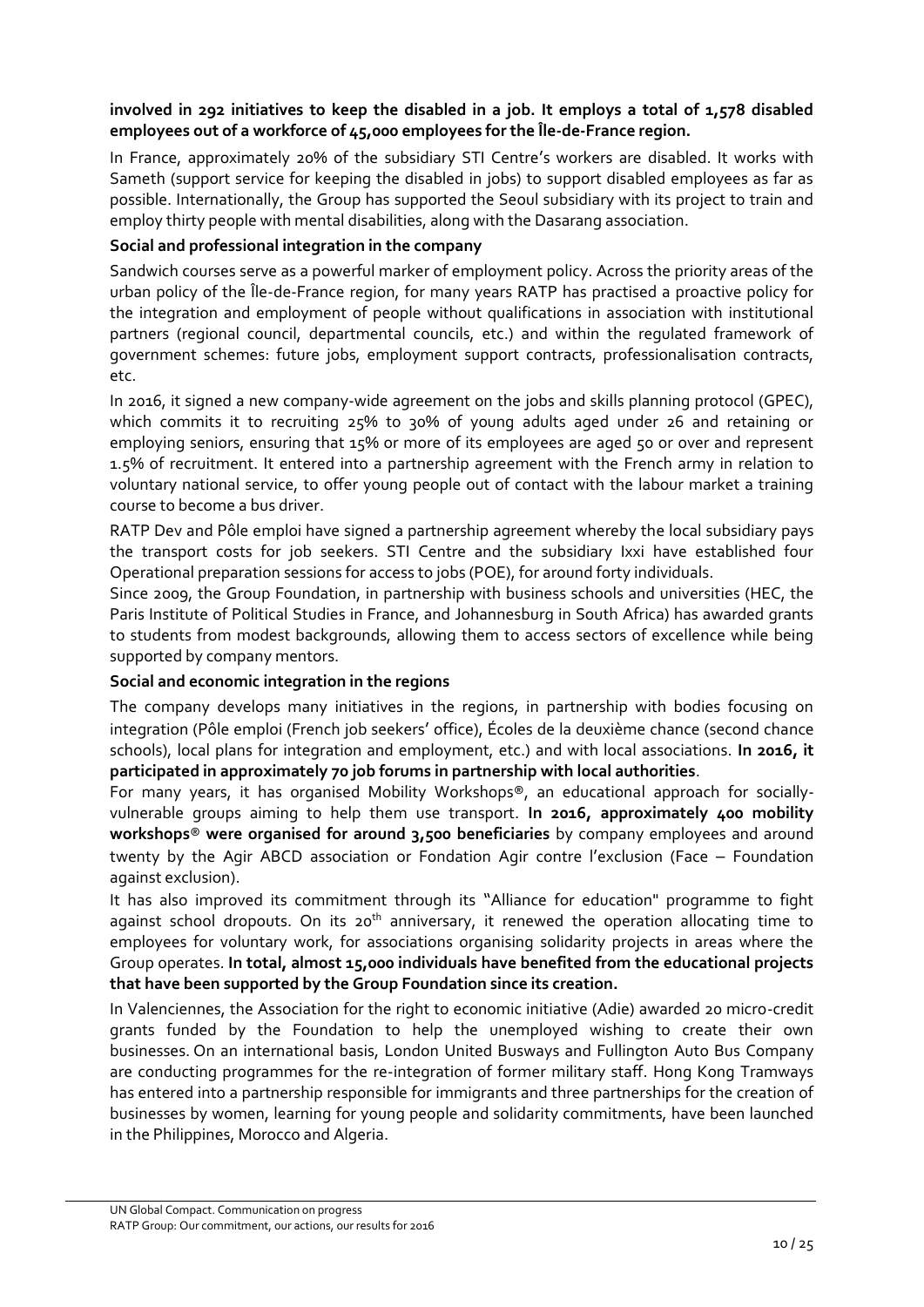#### **Socially-responsible purchases**

Close attention is paid to labour conditions on the premises of suppliers and illegal labour (IG 530 on illegal labour and social audits). Through its purchases, the company intends to contribute to boosting the local economic fabric and implementing public employment policies for the most longterm unemployed. The company uses two main sources of leverage for this purpose:

#### - Integration clauses in the contracts

The projects represent an opportunity to launch effective long-term professional integration schemes using clauses included in suitable contracts (services, buildings, infrastructure). Such projects generate a large number of hours of integration: **200,000 hours are planned for north lines 11 and 14, and 90,000 hours for line 4**. A "tunnel boring assistance" training course, intended for individuals benefiting from integration programmes, is specifically designed to meet the needs of civil engineering firms, project managers for work on lines 4 and 14 North and should be renewed for future works. For real estate projects, the real estate subsidiary, SEDP, acts as a facilitator to integrate people out-of-work on a long-term basis as part of the projects it manages.

In 2016, RATP created an integration project, which generated 10 positions for the maintenance of the green areas around the T2 tramway line. **In 2016, the purchases of the parent company provided over 359,000 hours of integration to the benefit of 643 individuals.**

- Direct purchases from integration structures via economic activity (SIAE)

In 2016, a new purchasing procedure used to reserve a batch from integration structures via economic activity (SIAE) was tested, in view of allocating a cleaning contract for green spaces. The volume of services entrusted to Esat (sites and services helping the disabled to find work) and EA (adapted firms for the disabled) increased despite the reduction in turnover related to the fall in business on one of the dedicated markets. **In 2016, purchases worth €712 k were concluded from the supported and protected sector**

At the same time, RATP participated in the working groups created by the State as part of the Charter of CSR commitment for contracts in the New Grand Paris on integration via economic activity and access to the markets of small and medium-sized enterprises.

Internationally, the incorporation of social priorities in purchasing processes is covered by the legislation in force: British subsidiaries refer to the *ETI Code*; in Italy, suppliers must produce a specific document proving their compliance with legal social obligations from the request for proposals phase and in South Africa, sub-contractors and suppliers are inspected to check compliance with legal obligations and commitments in terms of sustainable purchases.

#### **Support for Small and Medium-sized enterprises (SMEs)**

As a founding member and signatory of the Pacte PME (SME support group) since 2004, RATP provides its support to SMEs by facilitating their access to its markets through several schemes: use of batches, electronic procedures, acceptance of variants, co-contracting/sub-contracting encouraged *via* a joint venture. From mid-2014, it anticipated the new European directive 2014/24/EU on public procurement which provides for the reduction in the maximum financial capacity of candidates for calls for tenders. In accordance with the charter of good practices between major prime contractors and SMEs, the company has appointed a mediator who can be used by suppliers in the event of a dispute. Every year, the Pacte PME association organises a survey targeting SMEs, on behalf of the company, to evaluate customer-supplier relations and identify means of improvements. The survey was presented in the presence of around twenty SMEs and the company's network of internal buyers.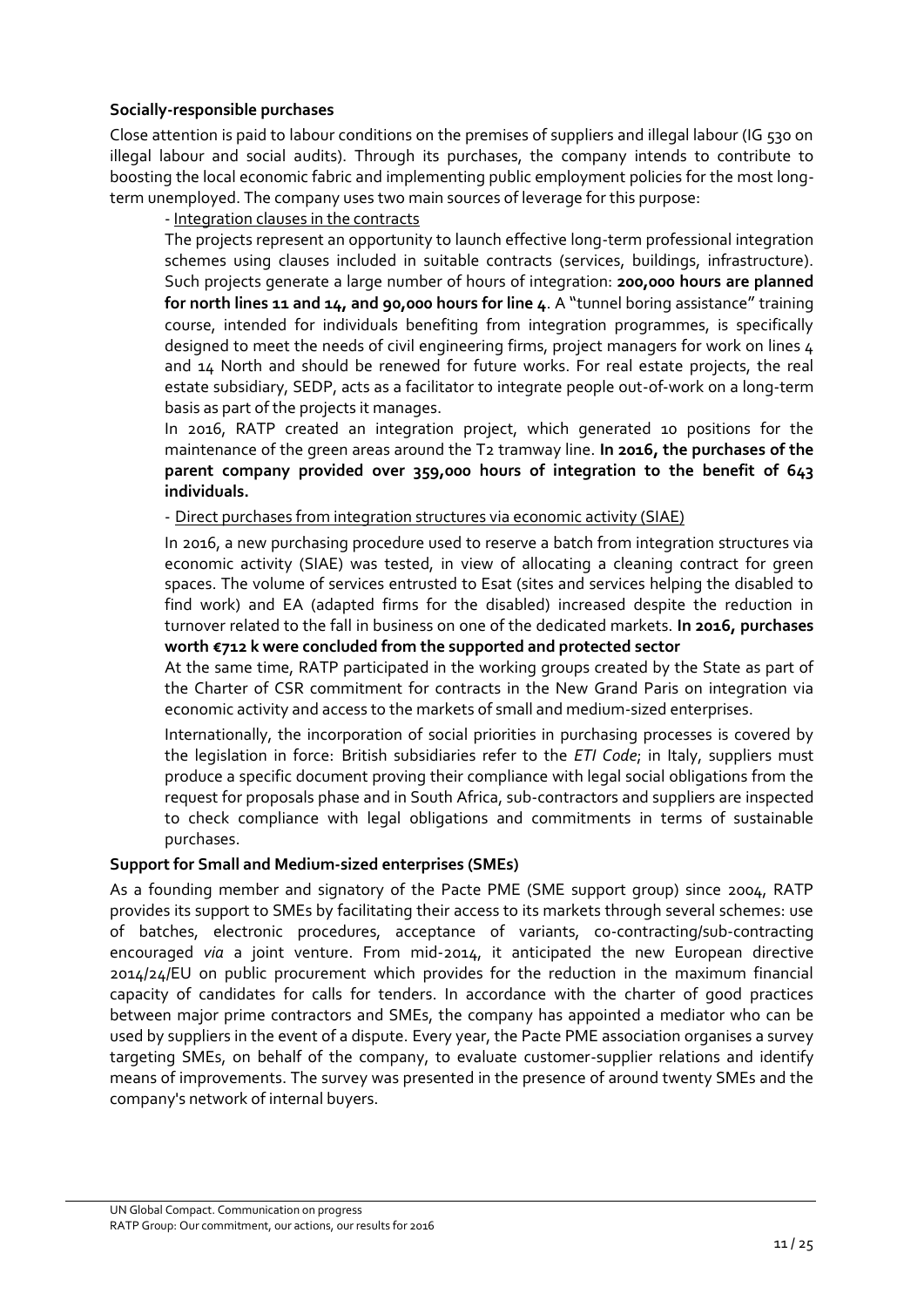## **Labour indicators(2016 CSR** *report***)**

## **Employment - Total number of members of personnel and breakdown by gender, age and geographic segment**

| <b>Total number of Group employees</b>                                             | 31/12/2016 | 31/12/2015 | 31/12/2014 |
|------------------------------------------------------------------------------------|------------|------------|------------|
| (parent company + subsidiaries in question)                                        |            |            |            |
| <b>Full Time Equivalents</b>                                                       | 55,975     | 56,728     | 54,014     |
| Actual number of members of personnel                                              | 56,911     | 57,801     | 54,790     |
| Breakdown by age (actual number of members of<br>personnel as a%)                  | 31/12/2016 | 31/12/2015 | 31/12/2014 |
| Under 26                                                                           | 4.03       | 4.18       | 4.41       |
| $26 - 35$                                                                          | 27.15      | 27.23      | 27.85      |
| $36 - 45$                                                                          | 32.95      | 32.45      | 32.54      |
| $46 - 55$                                                                          | 28.37      | 28.80      | 28.98      |
| $56+$                                                                              | 7.50       | 7.34       | 6.21       |
| Breakdown by geographic segment<br>(Actual numbers of members of personnel as a %) | 31/12/2016 | 31/12/2015 | 31/12/2014 |
| France                                                                             | 82.77      | 81.61      | 83.39      |
| Europe excluding France (in the geographical sense)                                | 7.56       | 9.01       | 7.00       |
| Rest of the world                                                                  | 9.67       | 9.38       | 9.61       |
| Breakdown by gender (actual number of members of<br>personnel as a %)              | 31/12/2016 | 31/12/2015 | 31/12/2014 |
| Women                                                                              | 19.10      | 18.85      | 19.08      |
| Men                                                                                | 80.91      | 81.15      | 80.92      |

| Gender breakdown by geographic<br>segment | Men    |        |        | Women  |        |        |
|-------------------------------------------|--------|--------|--------|--------|--------|--------|
|                                           | End of | End of | End of | End of | End of | End of |
|                                           | 2016   | 2015   | 2014   | 2016   | 2015   | 2014   |
| France                                    | 37,495 | 37,640 | 36,404 | 9,612  | 9,533  | 9,284  |
| Europe excluding France                   | 3,889  | 4,657  | 3,427  | 412    | 551    | 411    |
| Rest of the world                         | 4,660  | 4,610  | 4,506  | 845    | 809    | 758    |

## **Organisation of working hours**

| Part-time employees (actual number of members of<br>personnel as a %) | 31/12/2016 | 31/12/2015 | 31/12/2014 |
|-----------------------------------------------------------------------|------------|------------|------------|
| Proportion for the entire Group                                       | 3.94%      | 4.17 %     | 3.45%      |
| <b>Social relations</b>                                               |            |            |            |
| Collective agreements signed during the year                          | 2016       | 2015       | 2014       |
| Number of agreements signed during the year                           | 62         | 49         | 79         |
| <b>Training</b>                                                       |            |            |            |
| <b>Training</b>                                                       | 2016       | 2015       | 2014       |
| Number of training hours                                              | 2,386,476  | 2,573,122  | 2,131,115  |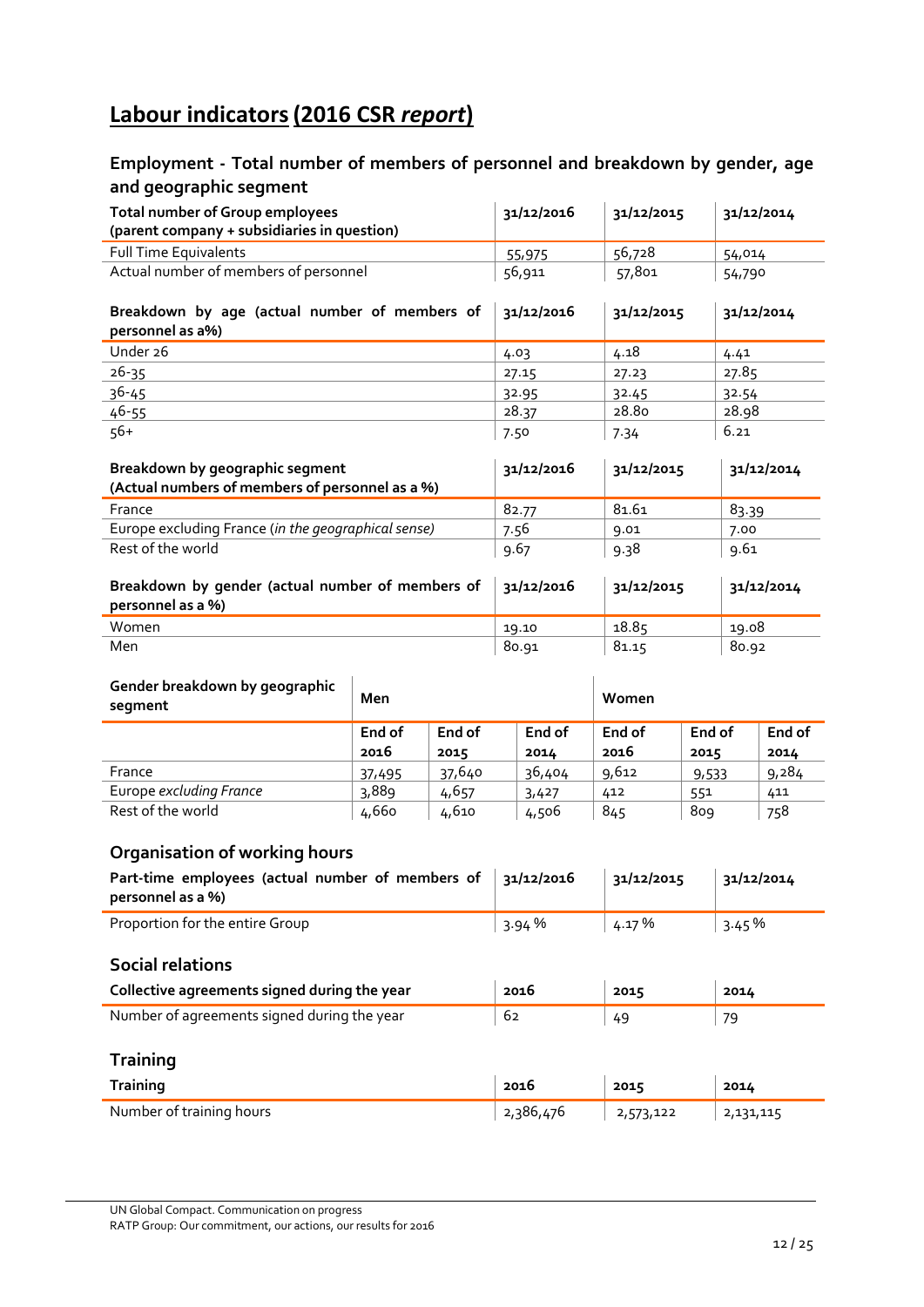## **Equal treatment**

| <b>Gender equality</b>                                             | 31/12/2016 | 31/12/2015 | 31/12/2014 |
|--------------------------------------------------------------------|------------|------------|------------|
| Percentage of women in the total number of members of<br>personnel | 19.10 %    | 18.85 %    | 19.08%     |
| Percentage of female senior managers                               | 33.04 %    | 28.88%     | 30.42 %    |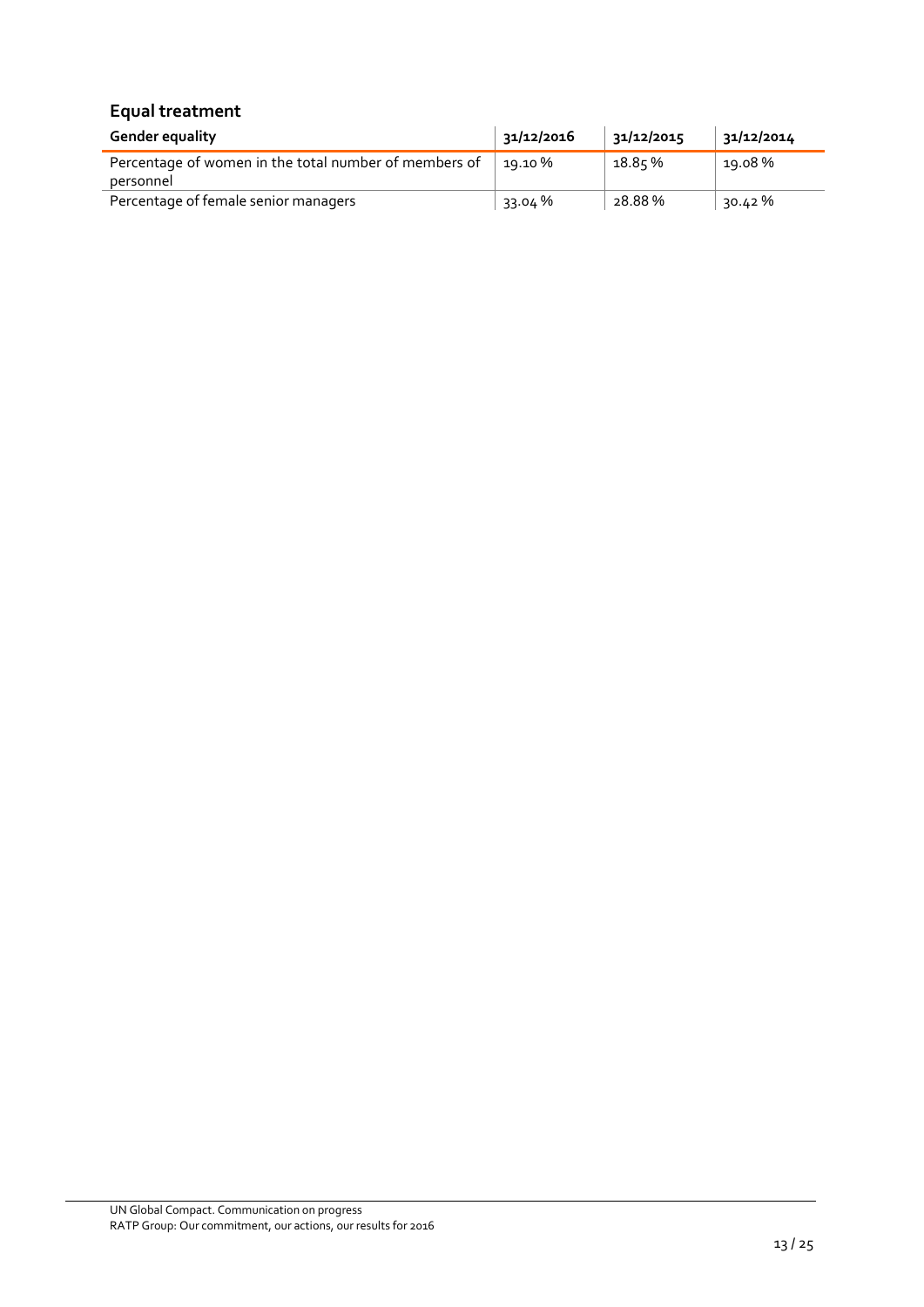## <span id="page-13-0"></span>**3. Environment**

## <span id="page-13-1"></span>**Principle 7**

## **Businesses should support a precautionary approach to environmental challenges**

## **ORGANISATION**

RATP is committed to reducing pollution and other factors adversely affecting the health of passengers, local residents and its staff and adopting a vigilant and preventative approach to emerging risks. It monitors and provides expertise at all times.

#### Managing the Group's environmental risks

The general delegation for risk management supports departments and subsidiaries in the preparation of their risk maps. Technical referral agents have been appointed in the fields of electromagnetic interference, air quality and acoustics. Environmental risk reduction plans and commissions have been created.

Resources dedicated to preventing environmental risks and pollution

- The laboratory of tests and measures accredited by the French national accreditation body (COFRAC);
- A toxicology unit within the occupational health service;
- A network of internal auditors for ISO 14001 and ISO 9001;
- A safety advisor for the transport of dangerous goods and technical referral agents (environmentally-classified sites (ICPE), noise and vibrations, air quality, electromagnetic compatibility);
- The development of ISO 14001 certification processes and the deployment of EMS across all Group industrial sites and subsidiaries: SEDP is OPQIBI (Engineering certification body) certified for the energy audits it carries out on industrial, tertiary or accommodation buildings, with the RGE (Reconnu garant de l'environnement – Environmental guarantor) indication. In South Africa, in 2016, BOC renewed the ISO 14001 certification.

## **ACTIONS**

#### **Sites with an environmental classification**

RATP operates sites with an environmental classification (ICPE) likely to trigger various risks (fire, explosion, noise, miscellaneous pollution). ICPEs are listed as per the nomenclature of classified sites, based on the quantities and dangerousness of the substances used or stored on a site, and the environmental risks inherent to site activities.

#### **At the end of December 2016, the parent company operated 169 ICPEs at 63 sites.**

#### **Electromagnetic fields**

An Electromagnetic fields commission monitors health, regulations and technology concerning electromagnetic radiation in underground spaces. With the general availability of 3G/4G on the Paris regional network, rules have been defined with operators to reduce the exposure of passengers and personnel in each station and tunnel as far as possible. In 2016, the electromagnetic fields commission attempted to map emissions in compliance with decree 2016-1074 of 3rd August 2016 on protecting workers against the risks inherent to electromagnetic fields.

#### **Air quality below ground**

Air quality below ground is constantly monitored and is the focus of a continuous programme of measures: a continuous monitoring network in three metro and RER (regional train) stations, punctual measurements at various locations in the underground network, replacement of the train fleet with models equipped with electrical brakes reducing particulate emissions and improvements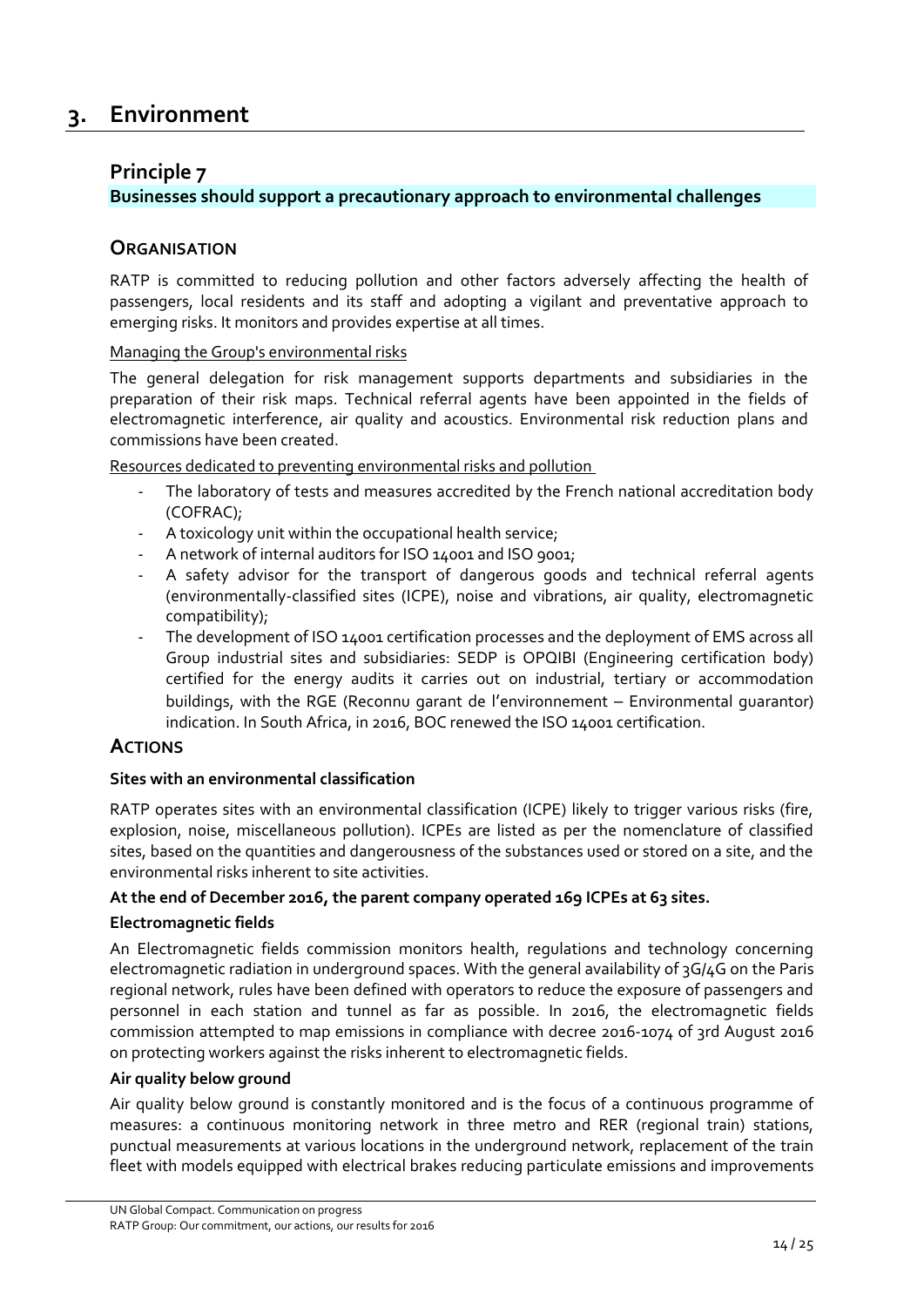to air circulation inside stations. The results of actions and the annual report for this surveillance have been available on the company website since 2008. Punctual measuring operations reinforce this surveillance.

In 2016, a new action plan on indoor air quality was defined in order to reduce employee and passenger exposure to fine particles.

At the same time, RATP has invested substantially in creating, replacing and reinforcing ventilation systems for more than a decade, in order to replace air below ground: **95 million euros between 2004 and 2015 and 45 million euros planned between 2016 and 2020**.

### **Major risk of flooding**

RATP was one of the first operators to draft its own Flood Protection Plan (PPCI). This plan, recognised in a document validated by the Prefect of the Region in January 2015 aims to prevent water entering its networks. Within this framework, from 7th to 18th March 2016, the company participated in the simulation of a 100-year flood, known as "EU Sequana 2016" organised by the Paris police authority with the support of the European Union. In June 2016, the company had the opportunity to test its Flood Protection Plan (PPCI) in actual conditions when the Seine river flooded, and to launch the planned actions: a crisis unit and opening the crisis communications headquarters. Detailed feedback was provided on this event, both in-house and from its main partners (Zone de défense, Ville de Paris, SNCF, etc.).

#### **Works with a low environmental impact**

The company acquired a guide on "Organising works with a low environmental impact" which can be used to prevent environmental risks and identify solutions prior to works phases. In 2016, a regulation on works with a low environmental impact was applied to the extension of line  $\mu$  at Bagneux (in Hauts-de-Seine) and during the T1 tramway line extension to Val-de-Fontenay (in Valde-Marne).

The company carries out environmental audits and inspections for all works. In 2015, it signed the  $7<sup>th</sup>$ protocol on the due execution of works for Paris City Hall.

Its real estate subsidiary, SEDP, implemented a charter on 'Low-impact works' intended for the subcontractors allocated to works and operations and recorded the environmental principles to be applied to structures and structural components designed or renovated, in a specific document on 'SEDP environmental recommendations'.

#### **The circular economy**

The company optimises resources by, on the one hand, reducing use, and, on the other hand, creating synergies between regional operators. In 2016, RATP and Paris City Hall collaborated on the drafting and signing of a partnership agreement to create "circular economy loops" as part of the "Quartier des deux rives" (Quarter of the two banks) project (covering the area in and surrounding the gare d'Austerlitz in Paris).

#### **Waste management and prevention**

For many years, RATP has aimed to better manage all waste generated on its industrial and tertiary sites. **Approximately 100% of its non-hazardous waste (NHW) and 99% of its hazardous waste (HW) is currently re-used.**

The sorting and management of industrial waste and electric and electronic equipment (WEEE) represent two of the key elements of RATP DEV's environment policy. In the United Kingdom, Bournemouth Transport Ltd drafts monthly *reports* on the percentage of materials recycled. In Algeria, Setram has launched a QHSE (quality, health, safety & the environment) system for waste management.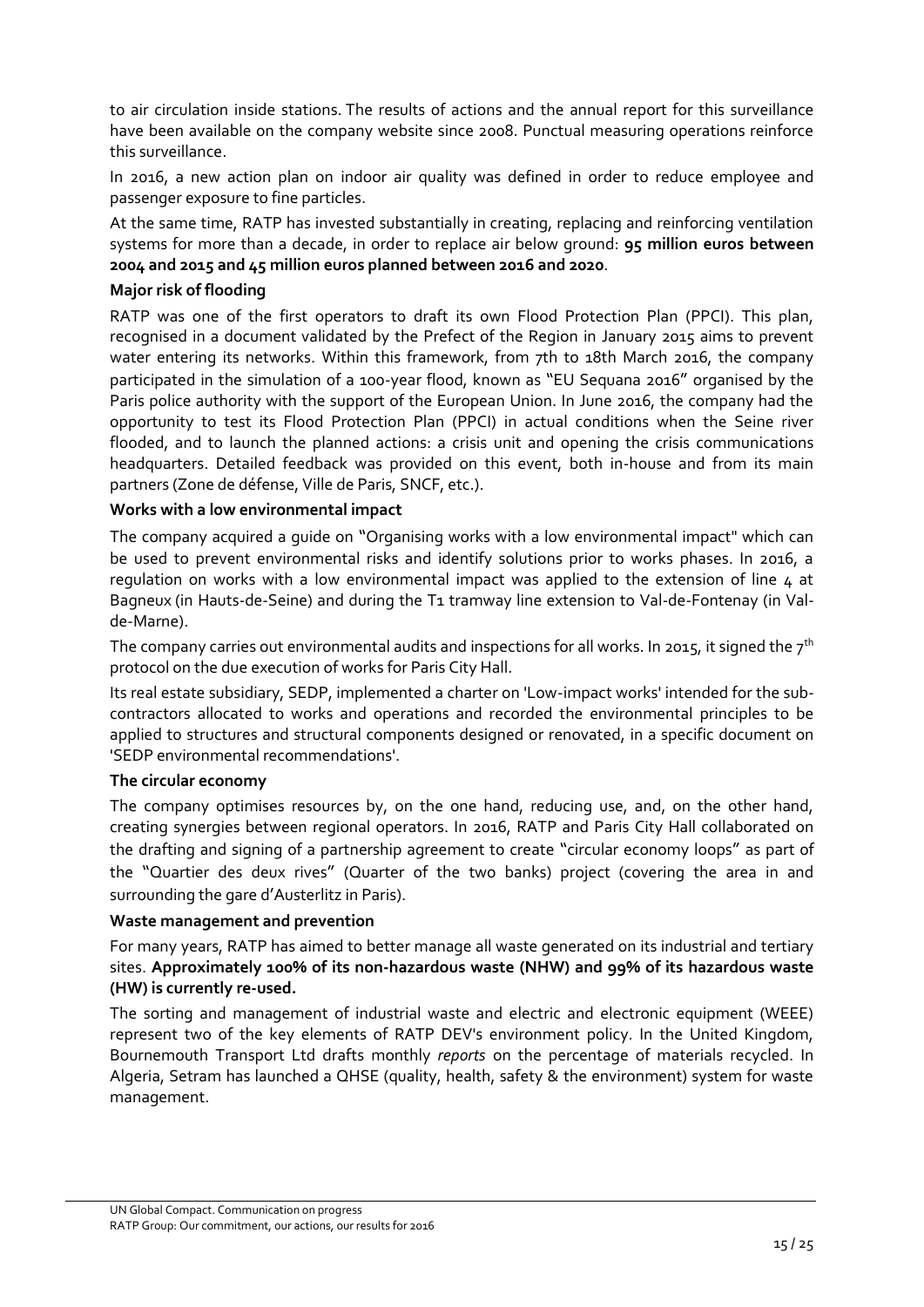#### **Preventing noise**

Five key principles structure the company's actions: reducing noise at the source, prevention (nuisance management plan for works, upstream acoustic impact studies, mapping of noise black spots, corrective actions (rail grinding, noise barriers, anti-vibration mat under ballast, replacing existing rolling stock with models operating at lower noise levels), permanent dialogue with stakeholders (local residents, local elected representatives, etc.) and investment in research programmes.

The company provides the departmental prefects affected with the classifications of its infrastructures and noise maps drafted as per European directive 2002/49/EC. It also actively contributes to preparing environmental noise prevention plans (PPBE) for the State, municipalities and public inter-municipal cooperation bodies (EPCI) in question. **In 2016, the company allocated €2.3 million to rail grinding on the metro, RER and tramway networks.**

Internationally, the Florence tramway network has launched a lubricating train with an anti-noise lubricant. In Algeria, Setram regularly carries out rail grinding operations on the tramway network and in South Africa, BOC has installed noise walls along dense urban areas of the Gautrain route.

#### **Adapting to the consequences of climate change**

RATP is affected by climate change at various levels: managing the rail infrastructure network, operating and maintaining a transport system (passenger transport, stations, information and communications systems), purchasing bus and rail rolling stock and designing new infrastructures (buildings or rail infrastructures). Since the major climate risk is the flooding of underground networks, the company has also launched a diagnostic test focusing on vulnerable aspects of networks due to groundwater.

## <span id="page-15-0"></span>**Principle 8**

## **Businesses are asked to undertake initiatives to promote greater environmental responsibility**

## **ORGANISATION**

The Group**'**s aim is to personify everyday sustainable mobility and the **"**smart city**"** for passengers and to be a recognised benchmark. Consequently, all innovative initiatives and experiments in terms of environmental responsibility are encouraged. For several years, the company has set up internal networks with referral agents in order to spread good environmental practices. Since 2012, it has organised trophies to recognise the best initiatives and motivate teams. In 2016, it decided to coordinate CSR policy within the Group: after creating a general delegation of ethics, it created the Cersec (Ethics, CSR and Compliance Committee), a steering and coordination committee, one of whose objectives is to assess the CSR action programmes deployed by Group departments and subsidiaries. It also launched a CSR Club to construct an action plan aiming to spread CSR culture throughout the Group *via* a network of referral agents. (Refer to Principles 1 and 2).

## **ACTIONS**

1

#### **Training and awareness**

Training measures on the consideration of the protection of the environment are a prerequisite for spreading good environmental practices within the Group. The range includes many across-theboard sessions: waste management, the transport of dangerous goods by road (ADR)<sup>2</sup>, environmental audits, etc. At local level, all of RATP's industrial sites applying an environmental management system (EMS), ensure that their personnel and service providers are aware of the

 $2$  European agreement on the international carriage of dangerous goods by road.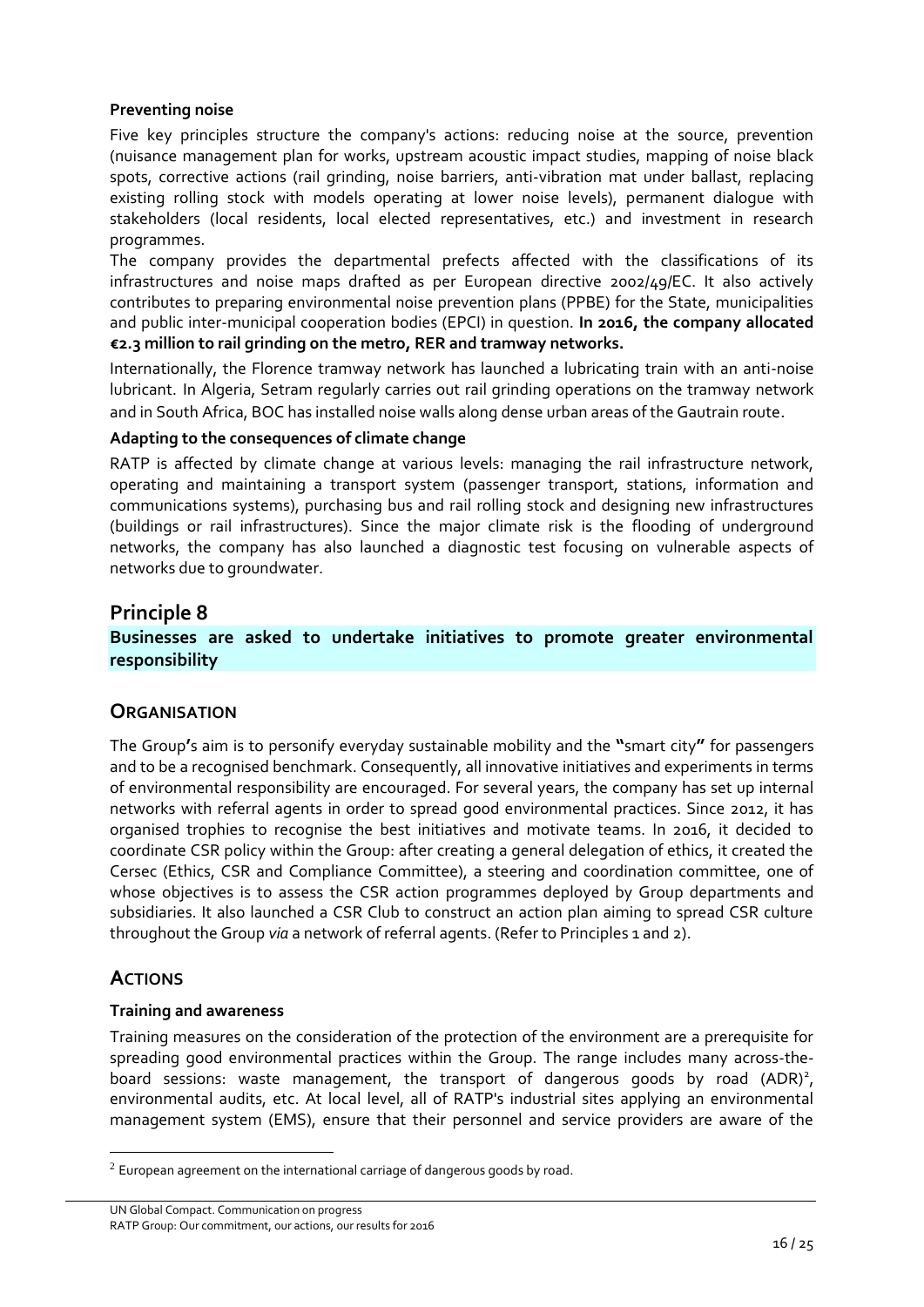company's environmental policy and obligations in terms of conformity and the action to take in emergency situations. These training sessions are completed by other educational actions: participating at workshops (Ademe<sup>3</sup> , Ville de Paris, APC climat (Agence parisienne du climat **–** Paris climate agency, etc.), managing internal networks, internal communications, accessible for all employees, ensuring that sub-contractors and suppliers are aware of the Group**'**s environmental commitments.

## **In 2016, 8,680 hours of across-the-board training focused on ensuring the training of company employees in the Île-de-France region. 1,804 employees benefited from these sessions**.

The training of 15,000 bus drivers on the Paris bus network focuses on the links between driver behaviour, fuel consumption and premature wear to stock. This aspect is systematically included in initial and continuous development training. For several years, an annual competition, the Ecochallenge, has rewarded bus lines and maintenance centres with the largest reductions in fuel consumption.

For two years, trophies have been awarded to recognise the best initiatives: the trophy for ecodesign projects (since 2012), the trophy for responsible purchases (since 2013), the trophy for the environment (since 2016), the CSR trophy (May 2017) and the Innov & Go challenge (2016) for RATP Dev.

## **Reducing the environmental impact**

#### Reduction of greenhouse gas emissions

The Group is continuing with its efforts to improve the energy efficiency of its transport systems and become a benchmark for the design and use of low-carbon transport networks. Action plans concern transport systems, the rail infrastructure, stations and industrial and tertiary buildings related to the operating and maintenance activities of the transport network.

## Bus2025 Plan

The prospective brainstorming for the Bus2025 plan on a 100% clean and sustainable bus mode in the city of the future is based on three strategic lines: to support the development of mobility in line with the development of the region; to anticipate the expectations of regions and passengers to offer an integrated bus for the city of the future and to implement the ecological and energy transition for decades to come by replacing the fleet with electric and biogas buses and using innovative alternative modes. In 2016, trials on electric vehicles began with French (Heuliez, Bolloré) and Chinese (BYD) manufacturers on three Paris bus lines (341, 21 and 147); an electric driverless shuttle (EasyMile) was tested between the gare d'Austerlitz and the gare de Lyon.

## **Focus on the** *Staff transport* **operation in Bournemouth (this initiative received the first 2016 trophy for the environment in the climate, air, energy category)**

Bournemouth Transport opted to launch an alternative mobility project, *Staff transport,* for its employees (involving bicycles, cycle lanes, bus services and the installation of showers) rather than create additional parking slots.

#### Upgrading the railway rolling stock

Upgrading the rolling stock is a significant source of leverage for improving energy consumption with an estimated reduction of up to 40% in energy consumption. This continued in 2016: metro control system 2001 (MF01) was fitted throughout Paris metro line 9 following the completion of lines 2 and 5 of the Paris metro. RER line A rolling stock is continuing to be upgraded, with interconnection in two stages (MI09).

#### Recycling and re-using waste

1

When replacing the uniforms of 27,000 operators of the Paris network, RATP launched a collection and re-use solidarity system for old uniforms *via* a company helping to integrate people into work,

 $3$  Agence de l'environnement et de la maîtrise de l'énergie (French environment and energy management agency).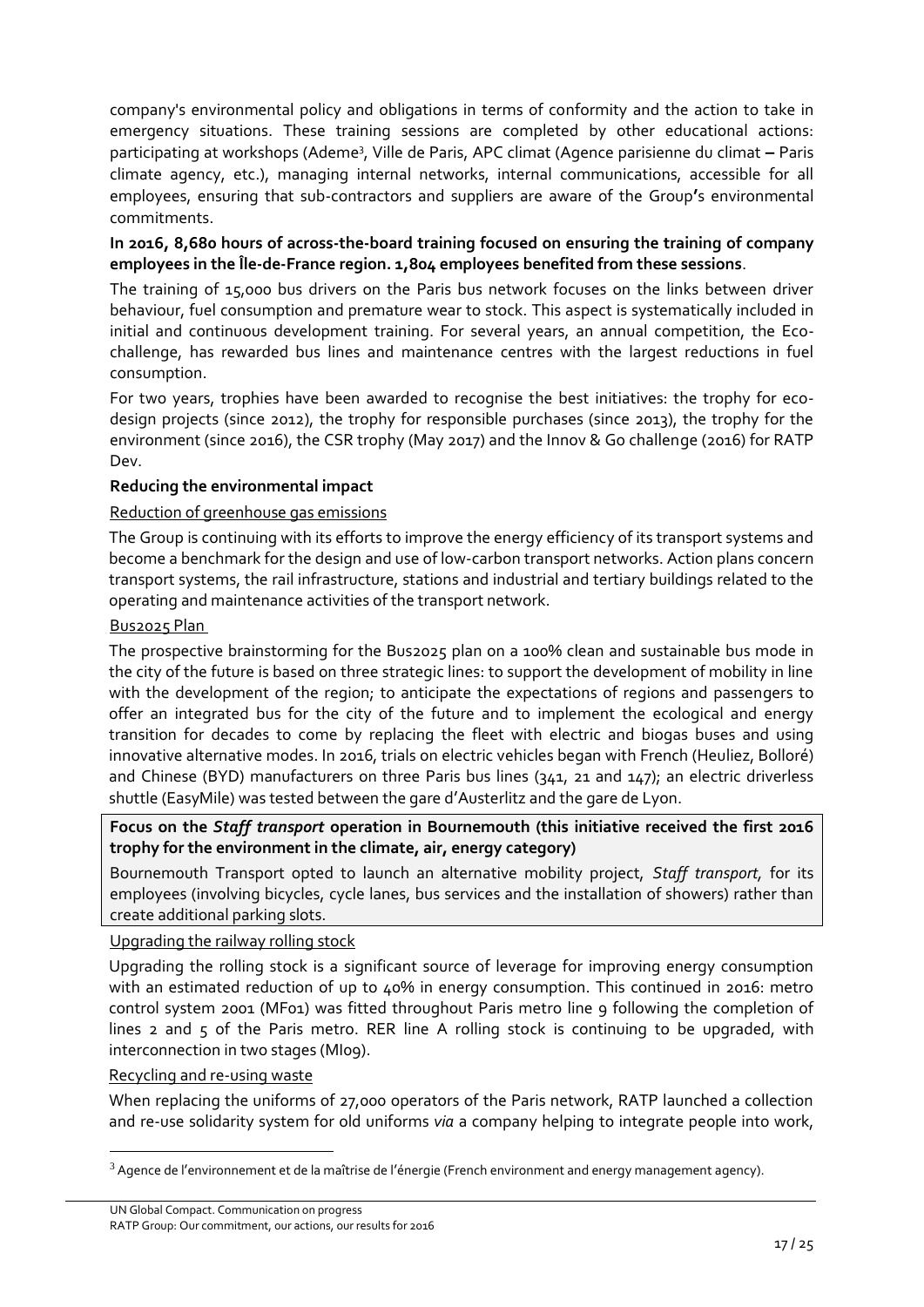"Le Relais de Soissons" managed by Emmaüs France. This is a key environmental priority, as in France, only 15% of textile waste is recycled. **Thanks to this operation, 26 metric tonnes of textile waste was collected, including 87% for re-use (as fabric).**

Since 2014, the Group's head office has sorted and dehydrated food waste from the company's catering services, with the option of extending it to the main company restaurants as part of the introduction of the French Environmental code from decree no. 2011-828 of 11th July 2011. The biowaste generated is collected by a specific service provider.

Several similar actions are conducted within subsidiaries: Magny-en-Vexin urban transport operator) recovers used fuel cells and jointly collects plastic caps; Promo Métro, the subsidiary for transport space marketing, organises selective sorting and re-uses cardboard waste from network shops and in the United States, McDonald Transit uses transformed, recycled or revised parts rather than new parts, whenever possible in terms of quality and safety.

### **Focus on the** *Waste not, Want not* **operation in Bournemouth (initiative named in the Innov & Go challenge 2016)**

Bournemouth Transport Ltd has applied a recycling operation called *Waste not, Want not* for the last two years. The aim is to improve partnership and solidarity-based relationships with companies and local associations regarding recycling collection points, etc., while limiting waste at the source.

#### Food waste

The comité régie d'entreprise (CRE – corporate governance committee) in charge of catering has decided to limit the impact of its catering activities on the environment. In 2016, a charter on general operations, integrating sustainable development requirements, was signed between RATP and CRE. The aim is to formalise a plan to fight against food waste, to study the implementation of initiatives to reduce energy and water consumption and to monitor and *report* on bio-waste sorting for restaurants already equipped, and those with refurbishment underway.

Promo Métro already requests that commercial stores donate their unsold food products to associations.

#### Recovering seepage water and recycling washing water

RATP is seeking out options for using seepage water or dewatering water for the purposes of improvements. Some of this water is returned to the natural environment (Seine, Saint-Martin and Saint-Denis canal) to avoid sending good quality water to the treatment unit. Some is re-used by the company (e.g. to water the lawns of the T3b tramway).

In November 2016, the company signed a partnership agreement with Eau de Paris (Paris water operator) as part of a study on the re-injection of dewatering waters into the Paris non-potable water network.

Some rail network treatment units are equipped with recycling systems. Since 2012, the new maintenance and storage sites (SMR) for Paris tramways have all been equipped with a water recycling system, which can considerably reduce water use.

In 2016, several RATP Dev subsidiaries also invested in efficient bus and train washing systems.

## **Focus on** "**zero discharges**" **for the Choisy site (this initiative received the 2016 environment trophy in the circular economy category)**

In 2012, the Choisy maintenance site launched works on its residual industrial water treatment station (ERI) aiming to significantly reduce its consumption of drinking water by treating and reinjecting industrial water into the maintenance processes *via* a series of pipes. Water consumption was halved over three years.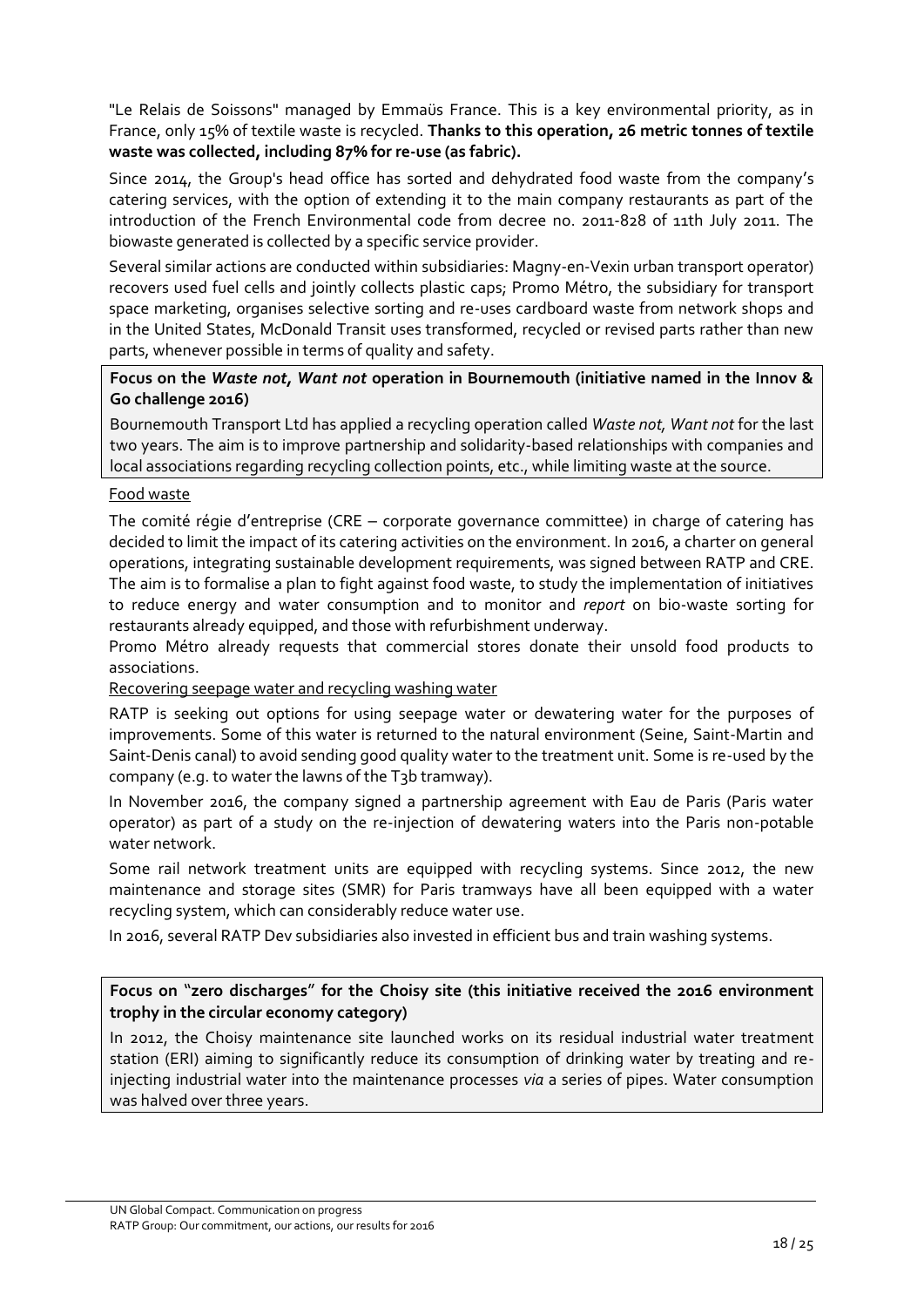## "Paper policy"

The company applies an eco-responsible "paper policy". This promotes the use of environmentallyfriendly paper and communications media, whenever possible, by using recycled, PEFC (Programme for the endorsement of forest certification) and/or *FSC (Forest stewardship council)* eco-label paper. In 2016, it called on the services of the cooperative Riposte Verte<sup>4</sup> to strengthen its "paper policy" targets and actions. Around 4,000 participants responded to the individual survey on the Group's intranet.

### **Protection of biodiversity**

RATP is systematically analysing existing assets (infrastructure and buildings) to consider the possibility of adding green areas and integrating urban agriculture by completing existing green areas. It supports the target set by the Paris City Hall to create 100 hectares of green roofs and walls, including 30 dedicated to urban agriculture by 2020. Under the protocol signed with Paris City Hall to create 2,000 housing units, its real estate subsidiary, SEDP, has reserved 40,000 m² for green roof gardens and urban agriculture.

In the Île-de-France region, the tertiary sites are covered with 4,000 m² of green surface area, cared for without phytosanitary products by an Esat<sup>5</sup>. Planning projects for industrial sites incorporate large green areas: 65% for the planning project for the Vaugirard workshops in Paris.

Two further experiments have been conducted: a 200 m² urban agriculture demonstrator installed at the head office in partnership with AgroParisTech university (Institute for life and environmental industries and sciences); eco-grazing alongside the tracks of RER line B, an alternative management technique for green areas aiming to reduce the use of machinery.

In France, the subsidiary Céobus installed a green protection barrier at its site entrance, with plant species authorised by Vexin Français regional park. In Algeria, a local initiative, "The Setram bees" has encouraged the installation of five beehives at the Constantine depot site. In South Africa, BOC encourages local plants to combat invasive plants, in accordance with the recommendations of the *Biodiversity Act* of the *Environmental Management Plan*.

## **Principle 9**

**Businesses are asked to promote the development and diffusion of environmentallyfriendly technologies**

## **ORGANISATION**

#### Eco-design policy

<u>.</u>

The systems designed by RATP have a very long life cycle: 15 years for buses, 50 to 100 years for industrial sites and over 100 years for underground infrastructures. The company is also committed to an eco-design policy aiming to optimise the resources used and reduce the environmental impact of its structures, equipment and systems over their entire life cycle. The complete life cycle is taken into account upstream, from the design phase.

To achieve this, RATP has launched a reference document for the integration of sustainable development, adapted to the different phases of infrastructure projects: searching for ecological solutions from the project design phase; the implementation of eco-responsible construction, with works having a low environmental impact, during the works phase; the use of "clean" technologies during the operating phase (using specific materials, collecting rainwater, green roofs, photovoltaic panels, etc.). All new rolling stock (tramway, metro, RER or bus) is also eco-designed.

<sup>&</sup>lt;sup>4</sup> Riposte Verte: cooperative working in the general interest since 2006 (advises on sustainable development strategy and assesses societal performance).

<sup>5</sup> Firm helping the disabled to find work (medico-social institution exclusively helping people in great difficulty).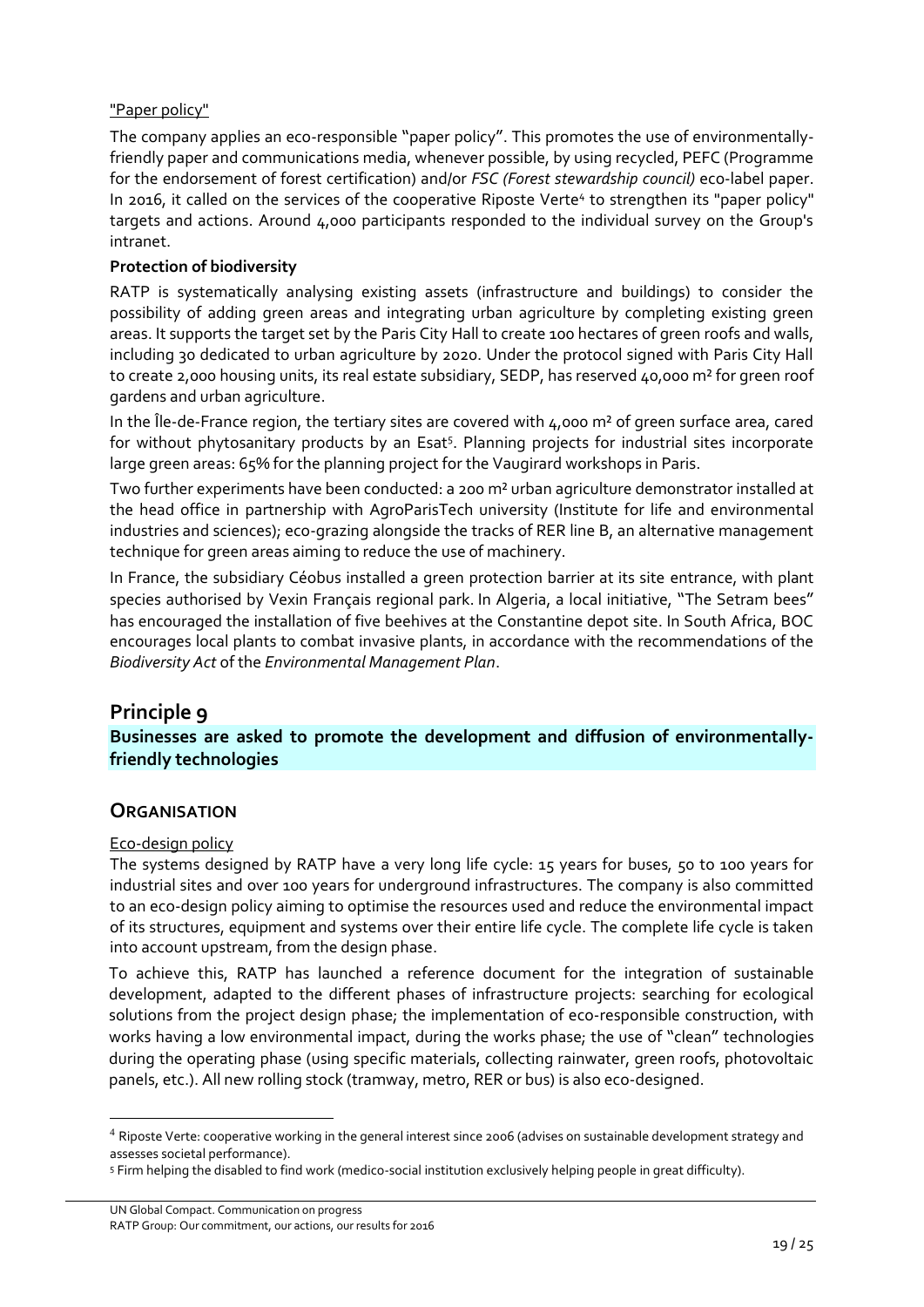Launch of trophies, as a source of stimulation and spreading innovative practices within the Group. (Refer to Principle 8)

## **ACTIONS**

### **Using** "**clean**" **technologies**

## Experiments with 100 % electric buses

On 30th May 2016, the first standard 100% electric bus was launched on line 341 between Charles de Gaulle-Étoile and Porte de Clignancourt. The integration of this initial 100% electric bus represents a cornerstone in the energy transition for Île-de-France buses, contributing to the boom of a new industrial sector. An electric self-driving shuttle bus from the *start-up,* EasyMile, was tested between gare de Lyon and the gare d'Austerlitz.

## Recovering braking energy

Braking energy regeneration is a major source of leverage for reducing energy consumption for rail rolling stock. With regenerative electrical braking, the electric motor acts as a generator, recovering kinetic energy from the vehicle to convert it into electricity. The energy regenerated can be used to supply vehicle auxiliaries or another nearby train.

The performance of electrical braking at low speeds is being improved for steel-wheeled (MF01) equipment, on Paris metro lines 5 and 9. This improvement involves optimising the energy regeneration system for electrical braking, down to very low speeds in order to reduce the squealing noise whenever the train stops, total energy consumption, the emission of fine particles and wear to brake pads.

## LED lighting for 100% of stations

In May 2016, one year ahead of schedule for the *replacement of bulbs*, RATP became the first large historical network to convert to 100% LED lighting in all of its stations. Thanks to the replacement of 250,000 light fittings, electrical consumption will be reduced by 50%, along with the associated greenhouse gas emissions.

#### Renewable energies and regenerative energies

The company systematically studies the potential use of renewable or regenerative energies of high environmental performance from the design phase of projects, or for major renovation projects. Examples of renewable energies: a heat pump connected to geothermal sensors and a Canadian well covering 90% of the heating needs on the maintenance and storage sites (SMR) for the T<sub>3</sub> tramway line; a geothermal system on the T8 tramway line; a system that captures geothermal energy has been incorporated into moulded walls in two stations on line 14; the bioclimatic design of the new maintenance workshop for metro line 9, which is a first for a metro station of this scale. The company has also fitted solar panels at several of its industrial sites. The option of installing solar panels is studied on a case by case basis, depending on site needs, and the orientation of the building. **To date, RATP has installed approximately 1,500 m² solar panels at its facilities** 

## **Environmental indicators (2016 CSR** *report***)**

## **Consideration of environmental issues**

| <b>Certified industrial sites</b>                                        | 31/12/2016 | 31/12/2015 | 31/12/2014 |
|--------------------------------------------------------------------------|------------|------------|------------|
| Number                                                                   | 75         | -73        | 71         |
| Industrial sites with an environmental   31/12/2016<br>management system |            | 31/12/2015 | 31/12/2014 |
| Number                                                                   | 86         | 86         | 84         |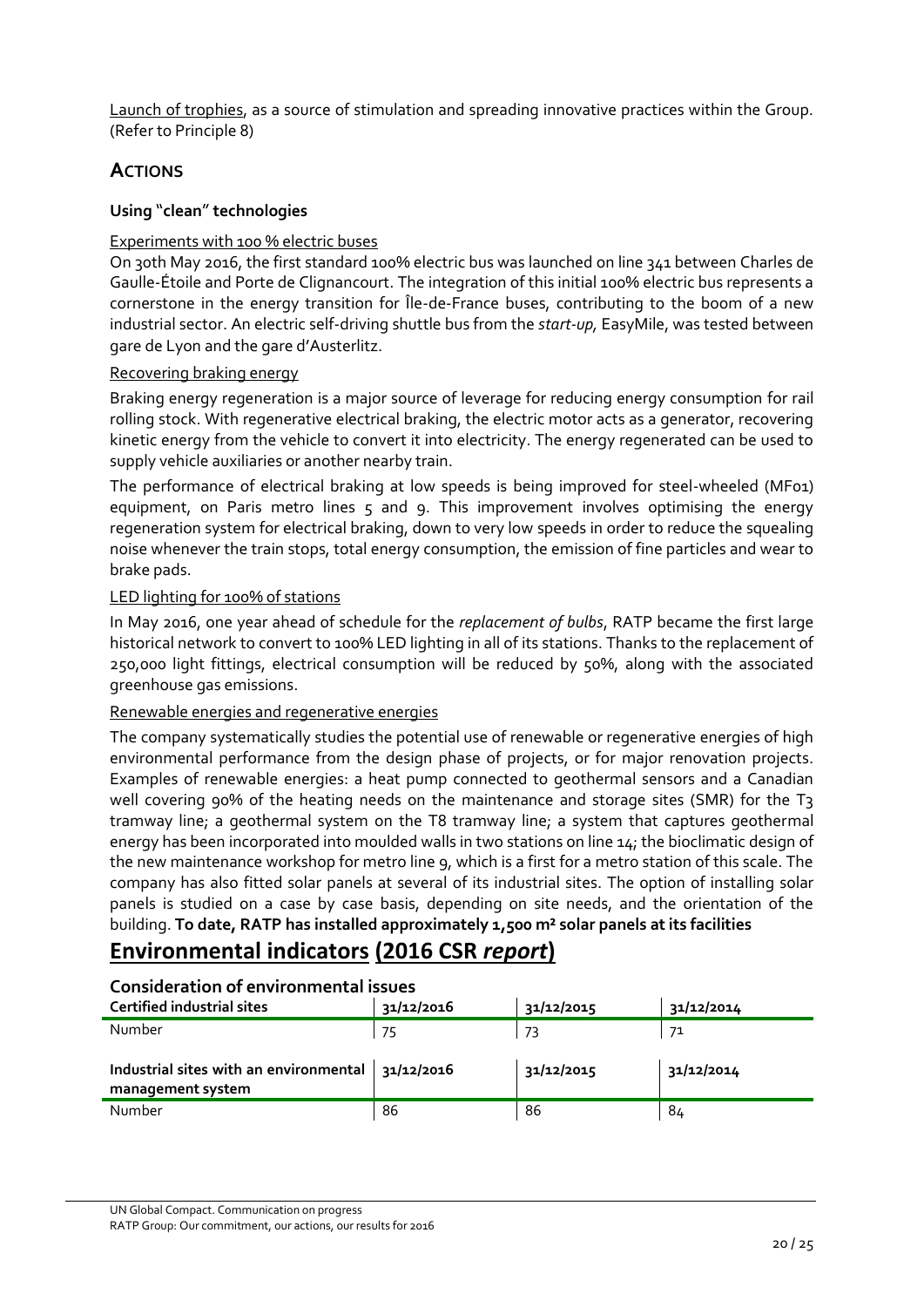## **Employee training on the protection of the environment**

| Training hours of (parent company)                              | 31/12/2016 | 31/12/2015 | 31/12/2014 |  |  |
|-----------------------------------------------------------------|------------|------------|------------|--|--|
| Number                                                          | 8,680      | 7,894      | 7,480      |  |  |
| <b>Water quality</b>                                            |            |            |            |  |  |
| Sites equipped with<br>a water recycling system                 | 31/12/2016 | 31/12/2015 | 31/12/2014 |  |  |
| Number                                                          | 64         | 68         | 51         |  |  |
| Prevention, recycling and elimination of waste                  |            |            |            |  |  |
| Tertiary and industrial sites with<br>selective sorting systems | 31/12/2016 | 31/12/2015 | 31/12/2014 |  |  |

| selective sorting systems |     |     |   |
|---------------------------|-----|-----|---|
| Number                    | 160 | 16: | ᅭ |

*Small entities are excluded, as these sites are not considered to be representative of tertiary activity.*

| Non-hazardous waste (total quantity)<br>non-works | 31/12/2016 | 31/12/2015 | 31/12/2014 |
|---------------------------------------------------|------------|------------|------------|
| Tonne                                             | 15,775     | 16,453     | 24,415     |
| Hazardous waste (total quantity)<br>non-works     | 31/12/2016 | 31/12/2015 | 31/12/2014 |
| Tonne                                             | 5,471      | 5,347      | 4,275      |

## **Claims in relation to noise and vibrations**

| Claims by stakeholders<br>related to noise and vibrations                                 | 31/12/2016 | 31/12/2015 | 31/12/2014 |  |
|-------------------------------------------------------------------------------------------|------------|------------|------------|--|
| Number                                                                                    | 739        | 734        | 624        |  |
| <b>Noise</b>                                                                              |            |            |            |  |
| People exposed to the maximum<br>threshold in EU directive 2002/49/EC<br>(Parent company) | 31/12/2016 | 31/12/2015 | 31/12/2014 |  |
| Number                                                                                    | 354        | 583        | 620        |  |
| <b>Water consumption</b>                                                                  |            |            |            |  |
| <b>Total water consumption</b><br>for a public network<br>(All uses)                      | 31/12/2016 | 31/12/2015 | 31/12/2014 |  |
| M <sup>3</sup>                                                                            | 1,196,071  | 1,186,106  | 1,207,034  |  |
| <b>Energy consumption</b>                                                                 |            |            |            |  |
| <b>Total energy consumption</b>                                                           | 31/12/2016 | 31/12/2015 | 31/12/2014 |  |
| GWh                                                                                       | 3,367.51   | 3,387.36   | 3,009.21   |  |

## **Greenhouse gas emissions (GHG)**

| Greenhouse gas emissions from buildings     | 31/12/2016 | 31/12/2015 | 31/12/2014 |
|---------------------------------------------|------------|------------|------------|
| Metric tonnes of CO <sub>2</sub> equivalent | 111,937    | 99,249.7   | 93,636     |
|                                             |            |            |            |
| Greenhouse gas emissions from powertrains   | 31/12/2016 | 31/12/2015 | 31/12/2014 |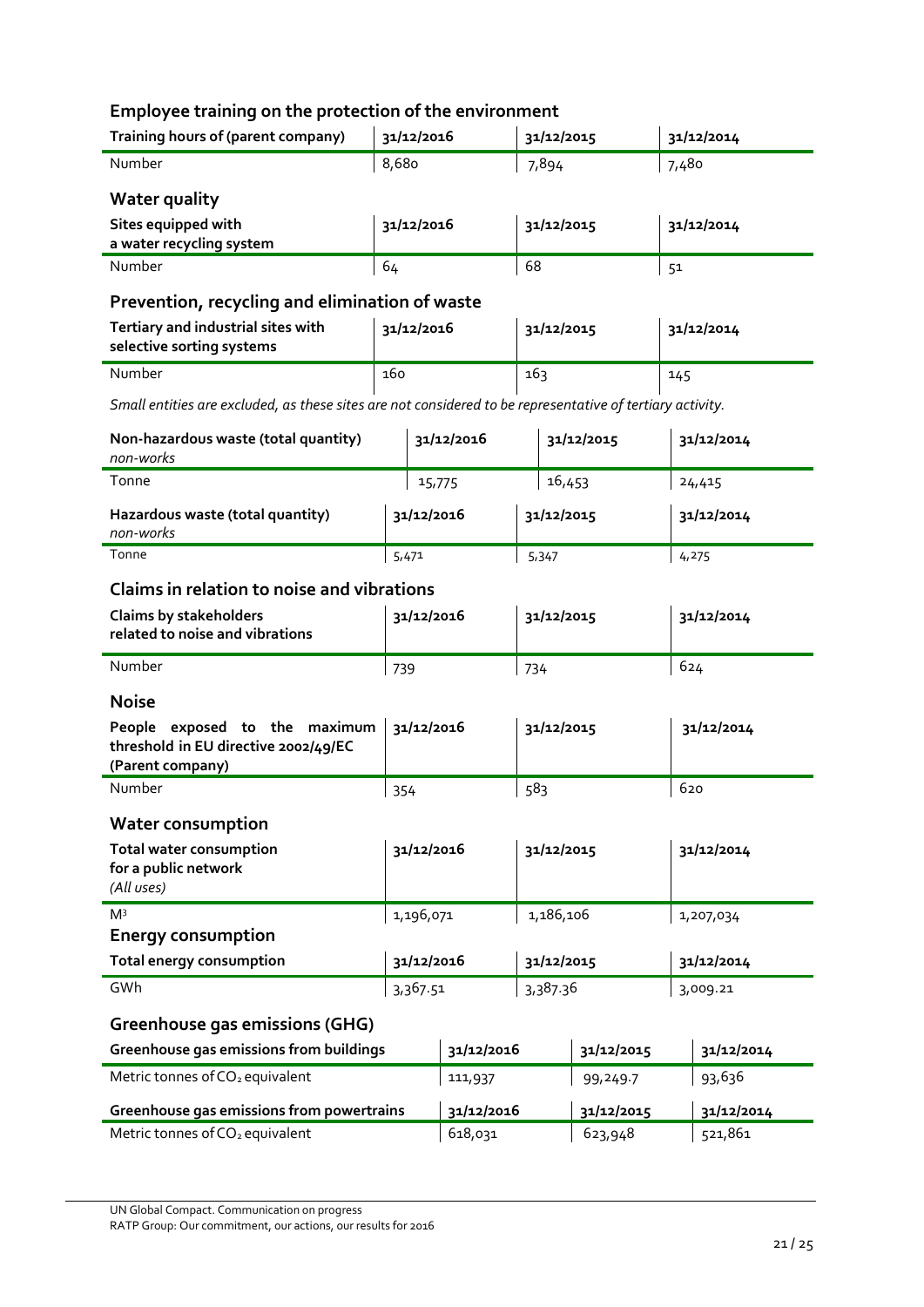## <span id="page-21-1"></span><span id="page-21-0"></span>**Principle 10**

**Businesses are asked to take action against corruption in all its forms, including extortion and bribery**

## **ORGANISATION**

The Group's policy is to take action against corruption in all its forms, including extortion and bribery. The Group strictly complies with the legislation of the countries in which it operates and the OECD Convention of 17th December 1997 on combating corruption. The Group therefore strives to create and maintain a culture of trust that does not tolerate any practice involving passive or active corruption.

In this respect, it has defined internal codes of conduct and specific schemes, which are applied under the purchasing and supplier relations policy. The general instruction (IG 499 b) sets out the fundamental principles that RATP must apply in relationships with suppliers. This must be read and signed by all operators who are directly or indirectly involved in supplier relations, particularly in public procurement and calls for tenders.

These systems were further strengthened in 2011 with the publication of an ethics code which includes four chapters on "Respect for fair competition", "Corruption", "Supplier relations" and rules on "Gifts and invitations". The general delegation of ethics now plays the role of compliance officer (refer to Principles 1, 2, 4 and 5). As such, it is responsible for ensuring the proper application of the code within the Group. It may be asked to answer questions on particularly complex situations by senior management. It acts as a last resort in serious cases.

In addition, the "Conformity" service started reporting to the General delegation for risk management towards the end of 2016, in view of implementing the law of 2016-1691 known as the Sapin II Act on transparency, anti-corruption and the modernisation of economic life.

## **ACTIONS**

## **Anti-corruption**

With growing international development, the Group has included the risks relating to corruption and non-compliance with human rights on its list of across-the-board risks under surveillance, which must be managed by the *risk manager* and covered by the internal auditing system (refer to the Chairperson and Chief Executive Officer's report included in the Group's Financial and CSR report).

The prevention of purchasing risks is covered in section  $4$  of the ethics code on business ethics. The terms of the principles and rules to be observed by all Group employees in relations with suppliers and other subcontractors are referred to in the appendix.

As a reminder, in 2015, RATP was given the "Sustainable Procurement" trophy awarded by *Le Moniteur* magazine for the overall approach that it used during the operation to replace the uniforms of 27,000 field employees: social audits of the production sites, the traceability of materials, the use of recycled materials and the recycling of old uniforms.

#### Responsible purchasing policy

The company's responsible purchasing policy is based on several approaches: integrating CSR in purchasing practices, reducing environmental impact, developing socially-responsible purchases, constructing and maintaining balanced relations with suppliers and involving them in this policy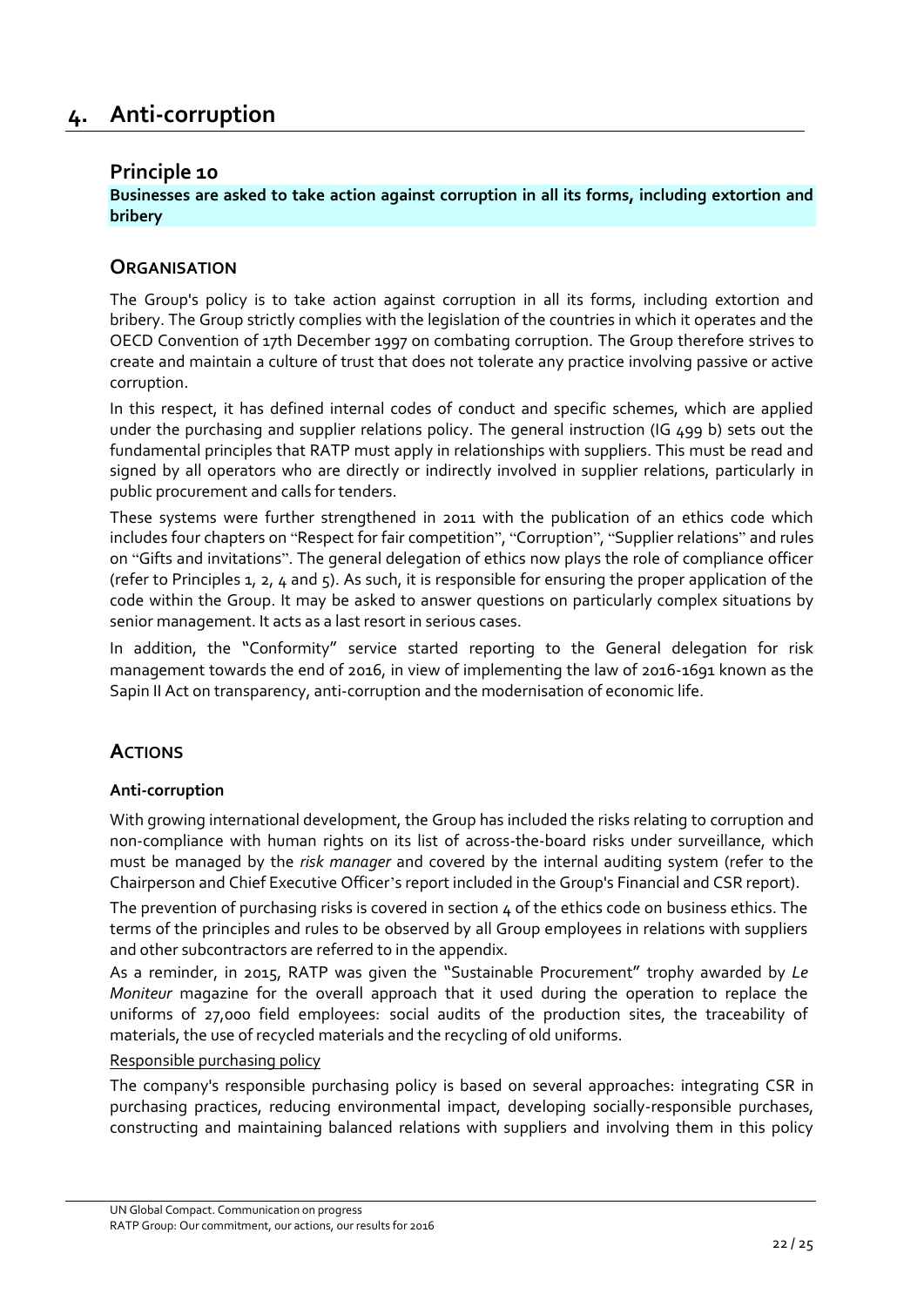using the following resources: a dedicated team, an internal reference document (purchasing guide, practical sheets, etc.), buyer indicators and training. Buyer training

In 2017, the 21 new buyers who joined the Group in 2016 will receive "responsible purchasing" training, one of the mandatory training modules for their new position. The aim of these training sessions is to ensure that the new buyers are aware of CSR priorities, that they acquire skills and that they share good practices.

#### Supplier relations

Specific provisions apply with regards to the purchasing policy and for supplier relations. The code of conduct applies to relations with suppliers (IG 499 b). As a reminder, social audits are carried out for clothing contracts. The awarding of contracts depends on the results of these audits, which are entrusted to an independent agency. Suppliers can be requested to take corrective actions.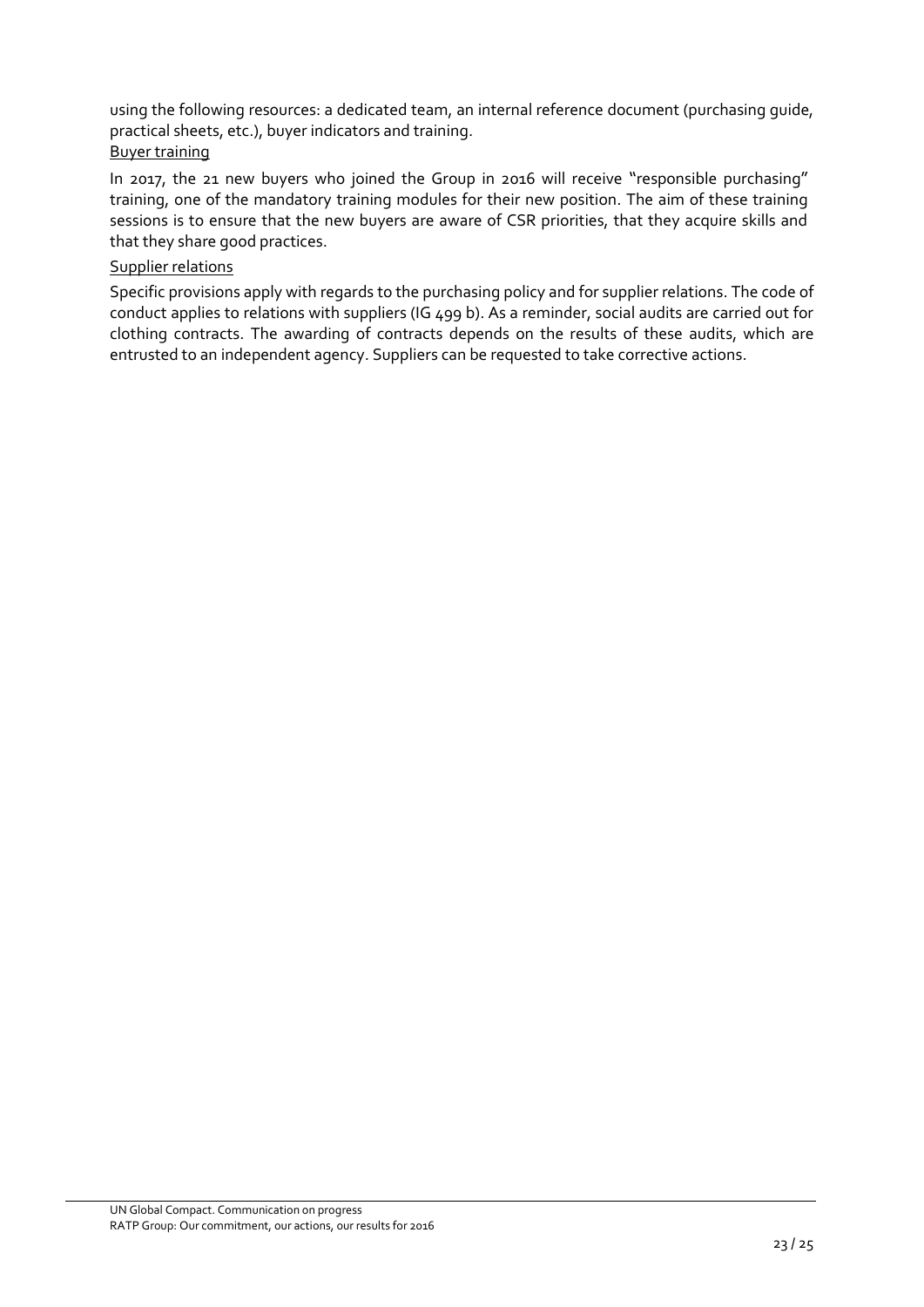## **Appendix Extracts of the current principles and rules set out in the ethics code**

## **Respect for fair competition**

- Use only legal and fair resources to obtain information on our competitors. Refrain from any unlawful search for confidential information on their tenders;
- As a tenderer, remain loyal to the principle of fair competition, refrain from agreements, sharing

contracts and any other behaviour that may be seen as anti-competitive or abusive practice.

## **Supplier relations**

- Evaluate and select tenders and suppliers exclusively from the specified criteria and based on comparisons and stated objectives including compliance with the ethics code by suppliers;
- Ensure the morality of external contacts (the use of intermediaries, representatives or not, negotiators, advisors or consultants are part of the acts inherent to the activities of the Group and its entities). Their remuneration must be in line with the services stipulated in their contract; Group employees must take all measures to ensure consistency between the stipulated service and the agreed remuneration;
- Refuse to offer or receive any personal remuneration, service or financial benefit, either directly or indirectly. Employees can only offer bonuses or gifts if the value thereof is compatible with the usages of the Group's entities.

## **Corruption**

- Refrain from undertaking (or continuing) any action, service provision, financial investment or any initiative likely to cause a direct or indirect conflict of interest or jeopardise an individual's independence or freedom of decision;
- Refrain from undertaking (or continuing) any action or initiative likely to favour one supplier, in any way whatsoever, particularly by not respecting the procurement procedure;
- Refrain from offering, promising or agreeing, directly or through a third party, favours, free services or an illegal payment to third parties (companies, elected officials, civil servants, agents, subcontractors, etc.) other than usual acts of courtesy or hospitality ("gifts and invitations");
- Refrain from asking for or accepting favours, free services or an illegal payment from third parties (companies, elected officials, civil servants, agents, subcontractors, etc.) other than acts of courtesy or hospitality;
- Refrain from any retrocession on part of a payment made under a contract;
- Ensure that donations to charitable or political bodies where legal or sponsorships are not used as a means of concealing bribery;
- Inform contractors and suppliers of our anti-corruption policy;
- Refrain from dealing with partners known for paying or accepting bribes and reserve the right to part company with any contractor or supplier who asks for or proposes bribes.

## **Gifts and invitations**

- Decline and return to sender any gift not forming part of the usual, reasonable and proportionate acts of courtesy or hospitality validated by the line manager;
- Refuse invitations to business lunches during sensitive periods (for example, during consultation periods or when accepting a system);
- Only accept strictly professional study trips and travel from suppliers and partner and only after obtaining agreement from the line manager and checking that such travel and accommodation expenses are covered financially by the RATP group.